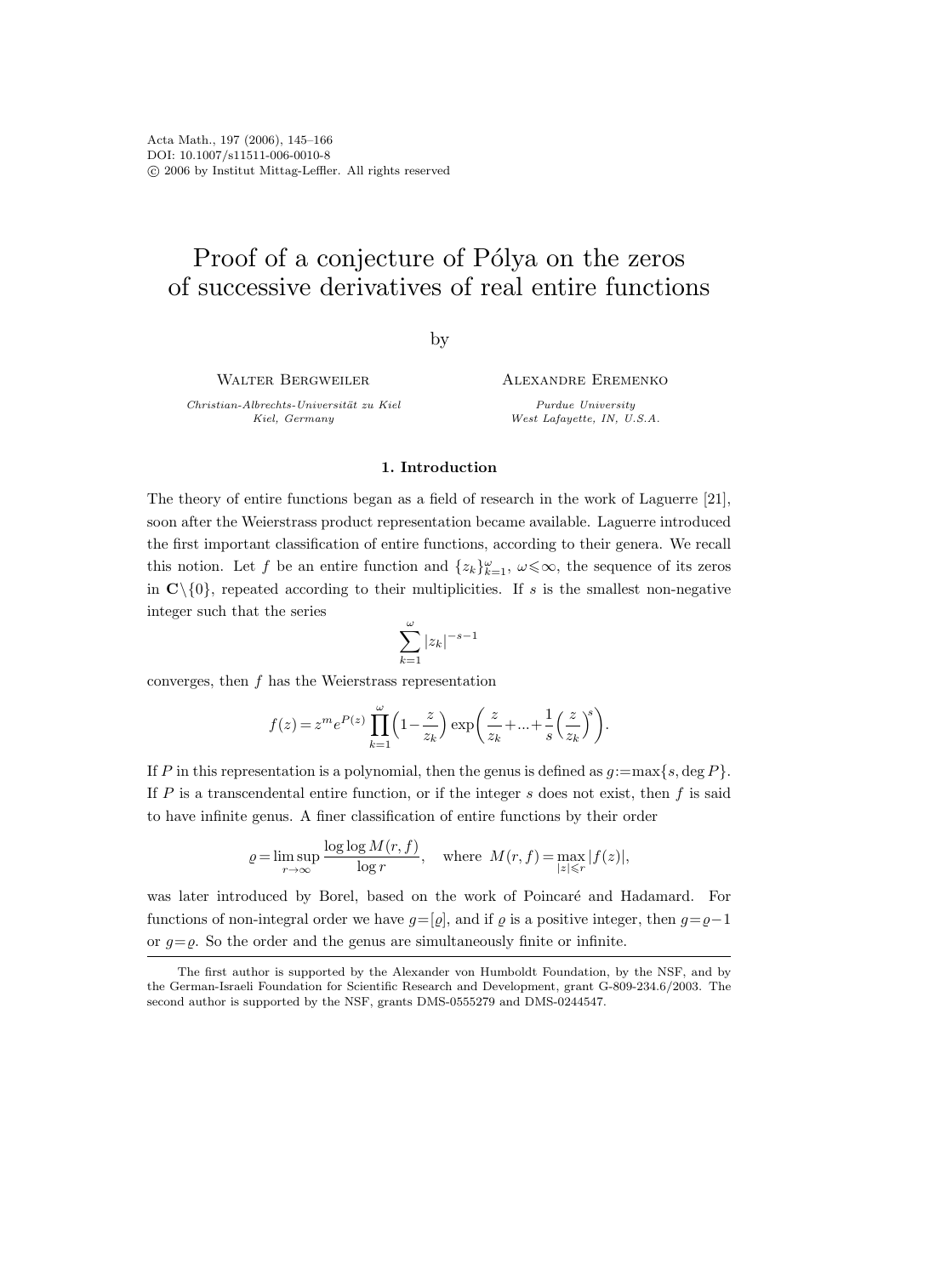The state of the theory of entire functions in 1900 is described in the survey of Borel [5]. One of the first main problems of the theory was finding relations between the zeros of a real entire function and the zeros of its derivatives. (An entire function is called real if it maps the real axis into itself.) If  $f$  is a real polynomial with all zeros real, then all derivatives  $f^{(n)}$  have the same property. The proof based on Rolle's theorem uses the finiteness of the set of zeros of  $f$  in an essential way. Laguerre discovered that this result still holds for entire functions of genus 0 or 1, but in general fails for functions of genus 2 or higher  $[21]$ . Pólya  $[26]$  refined this result as follows. Consider the class of all entire functions which can be approximated uniformly on compact subsets of the plane by real polynomials with all zeros real. Pólya proved that this class coincides with the set of functions of the form

$$
f(z) = e^{az^2 + bz + c} w(z),
$$

where  $a \leq 0$ , b and c are real, and w is a canonical product of genus at most 1, with all zeros real. This class of functions is called the *Laguerre–Pólya class* and denoted by  $LP$ . Evidently, the class LP is closed with respect to differentiation, so all derivatives of a function in LP have only real zeros. For a function of class LP, the order and the genus do not exceed 2.

The class LP has several other interesting characterizations, and it plays an important role in many parts of analysis [15], [18].

The results of Laguerre and Pólya on zeros of successive derivatives inspired much research in the 20th century. In his survey article [29], Pólya writes: "The real axis seems to exert an influence on the non-real zeros of  $f^{(n)}$ ; it seems to attract these zeros when the order is less than 2, and it seems to repel them when the order is greater than 2." In the original text Pólya wrote "complex" instead of "non-real". We replaced this in accordance with the modern usage to avoid confusion. Pólya then put this in a precise form by making the following two conjectures.

CONJECTURE A. If the order of the real entire function  $f$  is less than 2, and  $f$  has only a finite number of non-real zeros, then its derivatives, from a certain one onwards, will have no non-real zeros at all.

CONJECTURE B. If the order of the real entire function  $f$  is greater than 2, and  $f$ has only a finite number of non-real zeros, then the number of non-real zeros of  $f^{(n)}$ tends to infinity, as  $n \rightarrow \infty$ .

Conjecture A was proved by Craven, Csordas and Smith [7]. Later they proved in [6] that the conclusion holds if  $\log M(r, f) = o(r^2)$ . The result was refined by Ki and Kim [19], [20], who proved that it holds if  $f = Ph$ , where P is a real polynomial and  $h \in \text{LP}$ .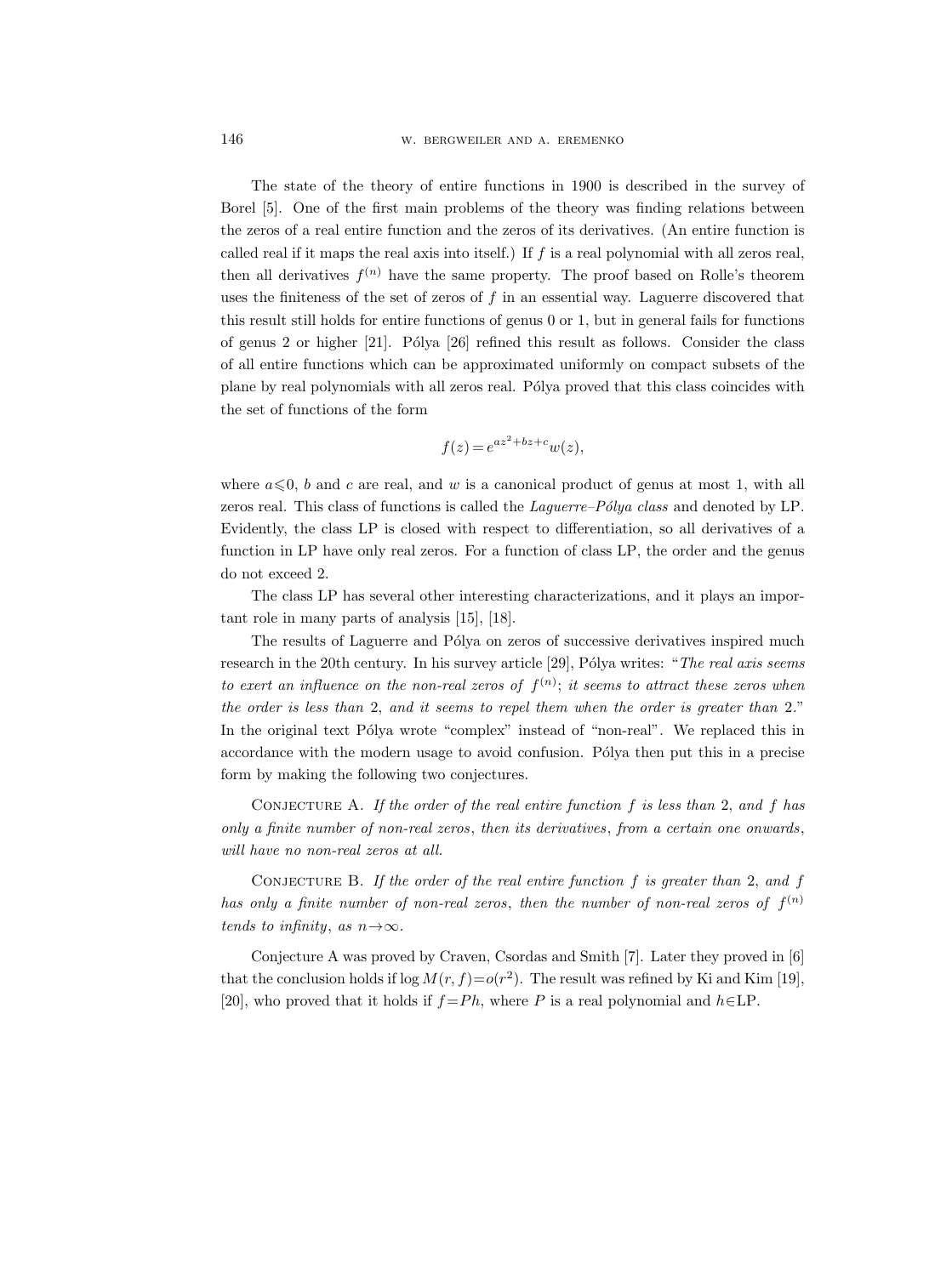In this paper we establish Conjecture B. Actually, we prove that its conclusion holds if  $f = Ph$ , with a real polynomial P and a real entire function h with real zeros that does not belong to LP.

THEOREM 1. Let f be a real entire function of finite order with finitely many nonreal zeros. Suppose that  $f$  is not a product of a real polynomial and a function in the class LP. Then the number  $N(f^{(n)})$  of non-real zeros of  $f^{(n)}$  satisfies

$$
\liminf_{n \to \infty} \frac{N(f^{(n)})}{n} > 0.
$$
\n(1)

For real entire functions of infinite order with finitely many non-real zeros, we have the recent result by Langley [22] that  $N(f^{(n)}) = \infty$  for  $n \ge 2$ . Theorem 1 and Langley's result together prove Conjecture B. Combining Theorem 1 with the results of Langley and Ki and Kim, we conclude the following:

For every real entire function f, either  $f^{(n)}$  has only real zeros for all sufficiently large n, or the number of non-real zeros of  $f^{(n)}$  tends to infinity with n.

We give a short survey of the previous results concerning Conjecture B. These results can be divided into two groups: asymptotic results on the zeros of  $f^{(n)}$ , as  $n \to \infty$ , and non-asymptotic results for fixed n.

The asymptotic results begin with the papers of Pólya  $[27]$ ,  $[28]$ . In the first paper, Pólya proved that if

$$
f = Se^T,\tag{2}
$$

where S and T are real polynomials, and  $f^{(n)}$  has only real zeros for all  $n\geqslant 0$ , then  $f\in\mathrm{LP}$ . In the second paper, he introduced the final set, that is the set of limit points of zeros of successive derivatives, and he found this limit set for all meromorphic functions with at least two poles, as well as for entire functions of the form (2). It turns out that for a function of the form (2), the final set consists of equally spaced rays in the complex plane. Namely, if  $T(z)=az^d+bz^{d-1}+\dots$ , then these rays emanate from the point  $-b/(da)$ and have directions  $\arg z = (\arg a + (2k+1)\pi)/d$ , with  $k=0, ..., d-1$ . It follows that the number of non-real zeros of  $f^{(n)}$  for such a function f tends to infinity, as  $n \to \infty$ , unless  $d=2$  and  $a<0$ , or  $d\leq 1$ , that is, unless  $e^T \in \mathsf{LP}$ . Notice that the final set of a function of the form  $(2)$  is independent of the polynomial S.

This result of Pólya was generalized by McLeod [25] to the case where the S in  $(2)$ is an entire function satisfying  $log M(r, S) = o(r^{d-1})$ , as  $r \to \infty$ . This growth restriction seems natural: a function  $S$  of faster growth will influence the final set. This is seen from Pólya's result, where the final set depends on  $b$ .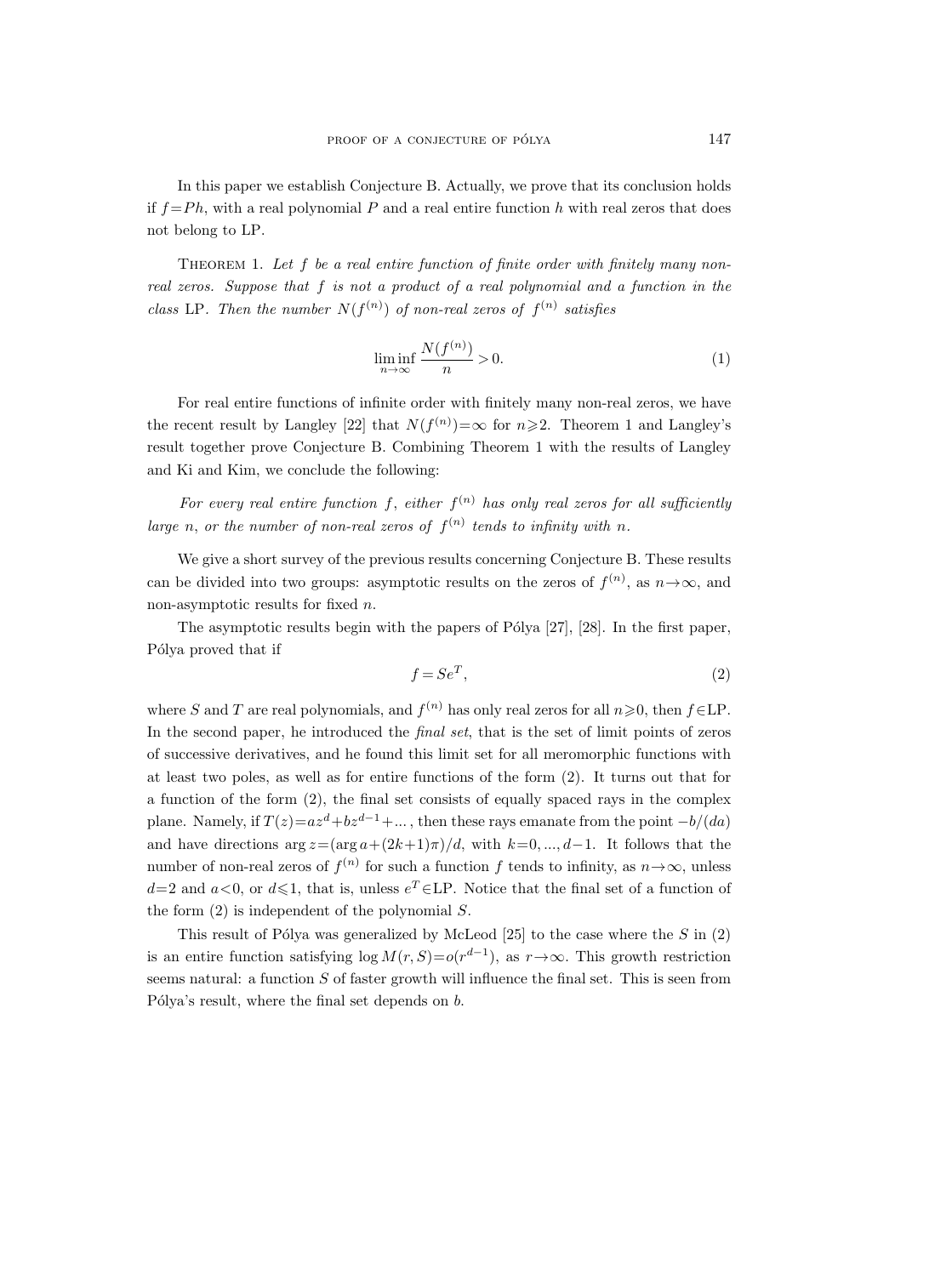All papers on final sets use some form of the saddle point method to obtain an asymptotic expression for  $f^{(n)}$  when n is large. This leads to conclusions about the zeros of  $f^{(n)}$ . McLeod used a very general and powerful version of the saddle point method which is due to Hayman [11]. We do not survey here many other interesting results on the final sets of entire functions, as these results have no direct bearing on Conjecture B, and we refer the interested reader to [4], [10], [31] and references therein.

Passing to the non-asymptotic results, we need the following definition. For a nonnegative integer p we define  $V_{2p}$  as the class of entire functions of the form

$$
e^{az^{2p+2}}w(z),
$$

where  $a \le 0$ , and w is a real entire function of genus at most  $2p+1$  with all zeros real. Then we define  $U_0 := V_0$  and  $U_{2p} := V_{2p} \setminus V_{2p-2}$ . Thus LP= $U_0$ .

Many of the non-asymptotic results were motivated by an old conjecture, attributed to Wiman (1911) by his student Ålander [1], [2], that every real entire function f such that  $ff''$  has only real zeros belongs to the class LP. For functions of finite order, Wiman made the more precise conjecture that  $f''$  has at least 2p non-real zeros if  $f \in U_{2p}$ .

Levin and Ostrovskii [24] proved that if  $f$  is a real entire function which satisfies

$$
\limsup_{r \to \infty} \frac{\log \log M(r, f)}{r \log r} = \infty,
$$
\n(3)

then  $ff''$  has infinitely many non-real zeros. Hellerstein and Yang [14] proved that, under the same assumptions,  $ff^{(n)}$  has infinitely many non-real zeros if  $n \geq 2$ . Thus Conjecture B was established for functions satisfying (3).

A major step towards Conjecture B was then made by Hellerstein and Williamson [12], [13]. They proved that for a real entire function f, the condition that  $ff'f''$  has only real zeros implies that  $f \in LP$ . It follows that for a real entire function f with only real zeros, such that  $f \notin LP$ , the number  $N(f^{(n)})$  of non-real zeros of  $f^{(n)}$  satisfies

$$
\limsup_{n \to \infty} N(f^{(n)}) > 0.
$$

The next breakthrough was made by Sheil-Small [30] by proving Wiman's conjecture for functions of finite order:  $f''$  has at least 2p non-real zeros if  $f \in U_{2p}$ . This was a new and deep result even for the case  $f = e^T$  with a polynomial T. By refining the arguments of Sheil-Small, Edwards and Hellerstein [8] were able to prove that

$$
N(f^{(n)}) \ge 2p
$$
 for  $n \ge 2$  and  $f = Ph$ ,

where P is a real polynomial and  $h \in U_{2p}$ .

148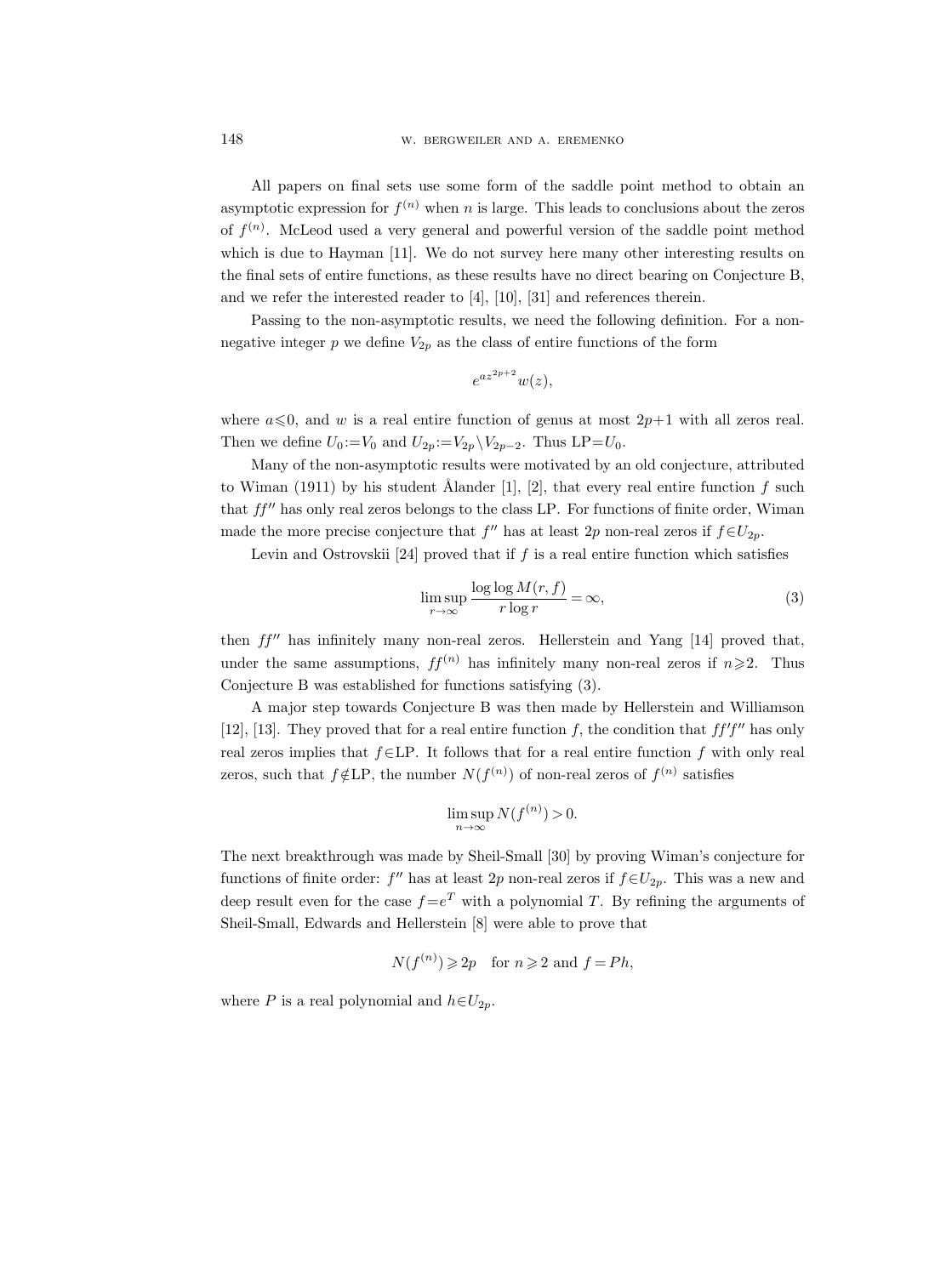In the paper [3], the result of Sheil-Small was extended to functions of infinite order, thus establishing Wiman's conjecture in full generality. As we already mentioned, Langley [22] extended the result of [3] to higher derivatives. He proved the following: Let  $f$  be a real entire function of infinite order with finitely many non-real zeros. Then  $N(f^{(n)}) = \infty$  for all  $n \ge 2$ . Thus, Conjecture B was established for functions of infinite order.

To summarize the previous results, we can say that all asymptotic results were proved under strong a priori assumptions on the asymptotic behavior of  $f$ , while the non-asymptotic results estimated  $N(f^{(n)})$  from below, for  $f \in U_{2p}$ , in terms of p rather than n.

In order to state a refined version of our result, we denote by  $N_{\gamma,\delta}(f^{(n)})$  the number of zeros of  $f^{(n)}$  in

$$
\{z: |\text{Im}\, z| > \gamma |z|, |z| > n^{1/\varrho - \delta} \},
$$

where  $\varrho$  is the order of f, and  $\gamma$  and  $\delta$  are arbitrary positive numbers.

THEOREM 2. Suppose that  $f = Ph$ , where P is a real polynomial and  $h \in U_{2p}$  with  $p\geqslant 1$ . Then there exist positive numbers  $\alpha$  and  $\gamma$  depending only on p such that

$$
\liminf_{n \to \infty} \frac{N_{\gamma,\delta}(f^{(n)})}{n} \geqslant \alpha > 0 \tag{4}
$$

for every  $\delta > 0$ .

Estimates (1) and (4) seem to be new even for functions of the form (2) with polynomials  $S$  and  $T$ . We recall that for a real entire function  $f$  of genus  $g$  with only finitely many non-real zeros, we have  $N(f') \le N(f) + g$ , by a theorem of Laguerre and Borel [5], [9]. Thus, (1) and (4) give the right order of magnitude. The question remains on how  $\alpha$  and  $\gamma$  in (4) depend on p.

We conclude this introduction with a sketch of the proof of Theorem 1, which combines the saddle point method used in the asymptotic results with potential theory and the theory of analytic functions with positive imaginary part in the upper half-plane. The latter theory was a common tool in all non-asymptotic results, since the discovery of Levin and Ostrovskii [24] that for a real entire function  $f$  with real zeros, the logarithmic derivative is a product of a real entire function and a function which maps the upper half-plane into itself (Lemma 4 below).

Our proof consists of three steps.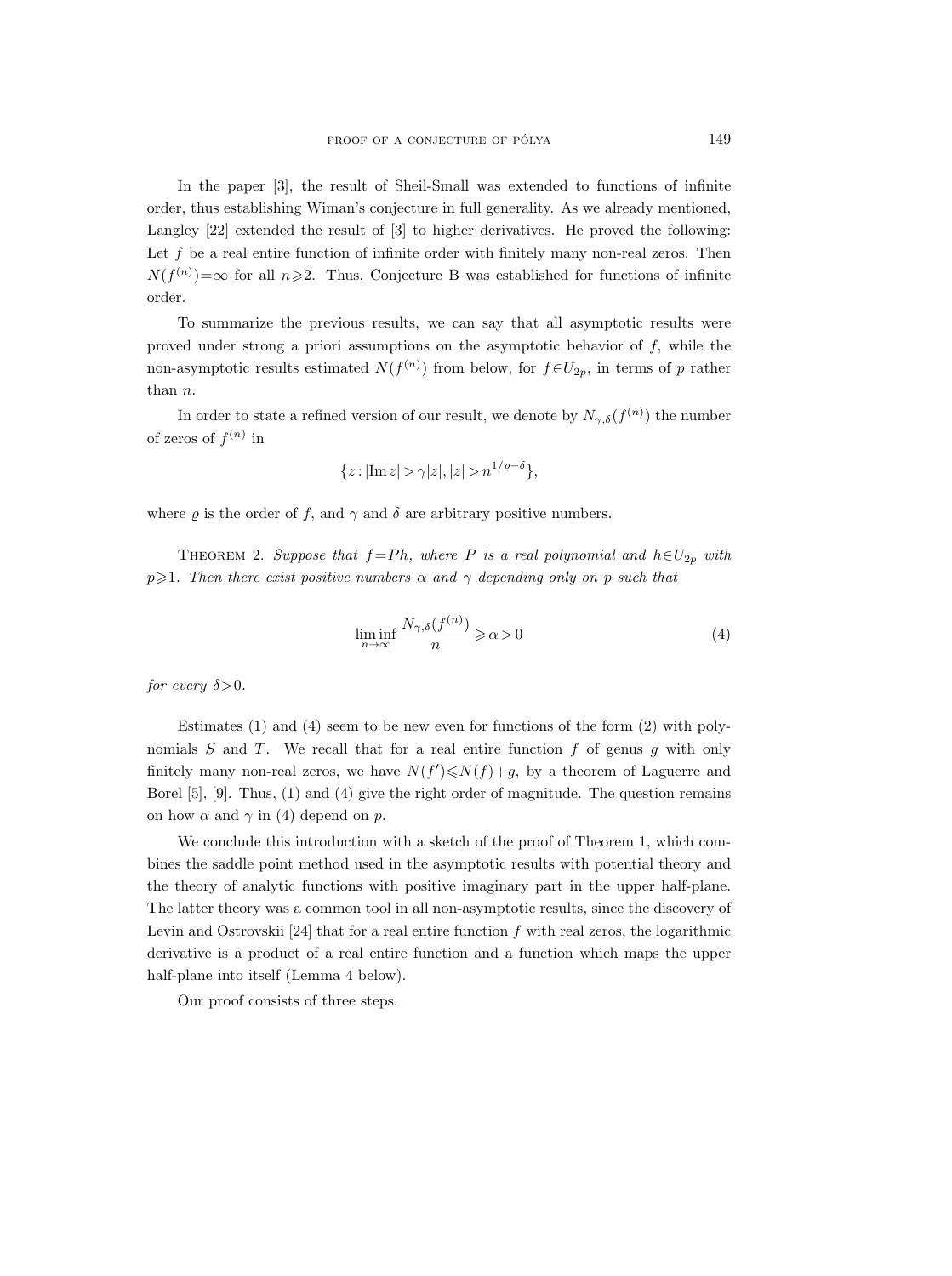1. Rescaling. We assume for simplicity that all zeros of f are real. The Levin– Ostrovskii representation gives  $L:=f'/f=P_0\psi_0$ , where  $P_0$  is a real polynomial of degree at least 2, and  $\psi_0$  has non-negative imaginary part in the upper half-plane (Lemma 4). So we have a good control of the behavior of  $f/f$  in the upper half-plane (Lemma 1). For any sequence  $\sigma$  of positive integers, we can find a subsequence  $\sigma'$  and positive numbers  $a_k$ such that for  $k \to \infty$ ,  $k \in \sigma'$ , the following limits exist in the upper half-plane (§3):

$$
q(z) = \lim_{k \to \infty} \frac{a_k L(a_k z)}{k}
$$
 and  $u(z) = \lim_{k \to \infty} \frac{\log |f^{(k)}(a_k z)| - c_k}{k}$ ,

with an appropriate choice of real constants  $c_k$ . The second limit makes sense in  $L^1_{loc}$ , and  $u$  is a subharmonic function in the upper half-plane (Lemma 5). If the condition  $(1)$ is not satisfied, that is the  $f^{(k)}$ 's have few zeros in the upper half-plane, then u will be a harmonic function. Our goal is to show that this is impossible.

2. Application of the saddle point method to find a functional equation for u. We express the  $f^{(k)}$ 's as Cauchy integrals over appropriately chosen circles in the upper half-plane, and apply the saddle point method to find asymptotics of these integrals, as  $k \rightarrow \infty$  (§4). The Levin–Ostrovskii representation and properties of analytic functions with positive imaginary part in the the upper half-plane give enough information for the estimates needed in the saddle point method. As a result, we obtain an expression of u in terms of q in a *Stolz angle* at infinity, by which we mean a region of the form  $\{z:|z|>R, \varepsilon<\arg z<\pi-\varepsilon\}$  with  $R>0$  and  $\varepsilon>0$ . The expression we obtain for u is

$$
u\left(z - \frac{1}{q(z)}\right) = \text{Re}\int_{i}^{z} q(\tau) d\tau + \log|q(z)|.
$$
 (5)

This equation, which plays a fundamental role in our proof, can be derived heuristically as follows. When applying Cauchy's formula to obtain an expression for  $f^{(k)}(a_k w)$ , it seems reasonable to write the radius of the circle in the form  $a_kr_k$ , so that

$$
f^{(k)}(a_k w) = \frac{k!}{2\pi i} \int_{|\xi| = a_k r_k} \frac{f(a_k w + \xi)}{\xi^k} \frac{d\xi}{\xi}
$$
  
= 
$$
\frac{k!}{2\pi i} \int_{|\zeta| = r_k} \exp(\log f(a_k (w + \zeta)) - k \log a_k \zeta) \frac{d\zeta}{\zeta}.
$$

The saddle point method of finding the asymptotic behavior of such an integral as  $k \rightarrow \infty$ involves a stationary point of the function in the exponent, that is a solution of the equation

$$
0=\frac{d}{d\zeta}\bigg(\frac{\log f(a_k(w+\zeta))}{k}-\log a_k\zeta\bigg)=\frac{a_kL(a_k(w+\zeta))}{k}-\frac{1}{\zeta}=:q_k(w+\zeta)-\frac{1}{\zeta}.
$$

150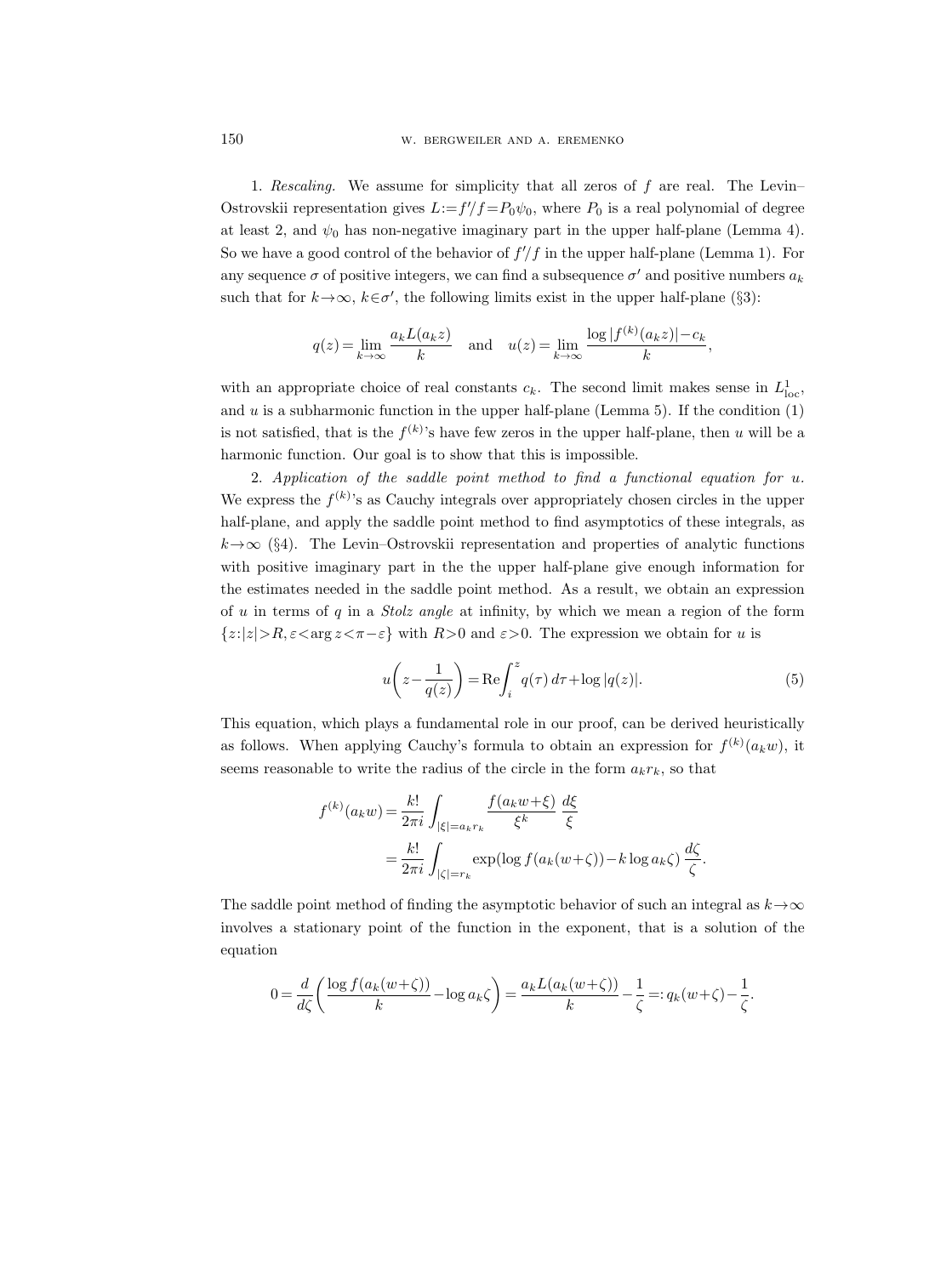This suggests to take  $r_k=|\zeta|$ , where  $\zeta$  is a solution of the last equation. Setting  $z=w+\zeta$ , we obtain  $w=z-1/q_k(z)$ , and the saddle point method gives

$$
\frac{1}{k} \left( \log f^{(k)} \left( a_k \left( z - \frac{1}{q_k(z)} \right) \right) - c_k \right) \sim \int_i^z q_k(\tau) d\tau + \log q_k(z),
$$

with some constants  $c_k$ . From this we derive (5).

3. Study of the functional equation (5). If the  $f^{(k)}$ 's have few zeros in the upper half-plane, then the function  $u$  should be harmonic in the upper half-plane. On the other hand, we show that a harmonic function  $u$  satisfying  $(5)$  in a Stolz angle cannot have a harmonic continuation into the whole upper half-plane (§5). Here again we use the properties of analytic functions with positive imaginary part in the upper half-plane.

Acknowledgment. The authors thank David Drasin, Victor Katsnelson, Jim Langley, Iossif Ostrovskii and the referees for useful comments on this work.

## 2. Preliminaries

In this section we collect, for the reader's convenience, all necessary facts on potential theory and on functions with positive imaginary part in the upper half-plane

$$
H := \{ z : \text{Im} \, z > 0 \}.
$$

LEMMA 1. Let  $\psi \neq 0$  be an analytic function in H with non-negative imaginary part. Then

$$
|\psi(i)| \frac{\text{Im} z}{(1+|z|)^2} \leq |\psi(z)| \leq |\psi(i)| \frac{(1+|z|)^2}{\text{Im} z},\tag{6}
$$

$$
\left|\frac{\psi'(z)}{\psi(z)}\right| \leqslant \frac{1}{\text{Im}\,z},\tag{7}
$$

$$
\left| \log \frac{\psi(z+\zeta)}{\psi(z)} \right| \leq 1 \quad \text{for } |\zeta| < \frac{1}{2} \text{Im} \, z. \tag{8}
$$

Inequality  $(6)$  is a well-known estimate due to Carathéodory; see, for example, [32, §26]. Inequality (7) is the Schwarz lemma: it says that the derivative of  $\psi$  with respect to the hyperbolic metric in  $H$  is at most 1. Finally, (8) follows from (7) by integration.

LEMMA 2. A holomorphic function  $\psi$  in H has non-negative imaginary part if and only if it has the form

$$
\psi(z) = a + \lambda z + \int_{-\infty}^{\infty} \left( \frac{1}{t - z} - \frac{t}{1 + t^2} \right) d\nu(t),
$$

where  $\lambda \geq 0$ , a is real, and v is a non-decreasing function of finite variation on the real line.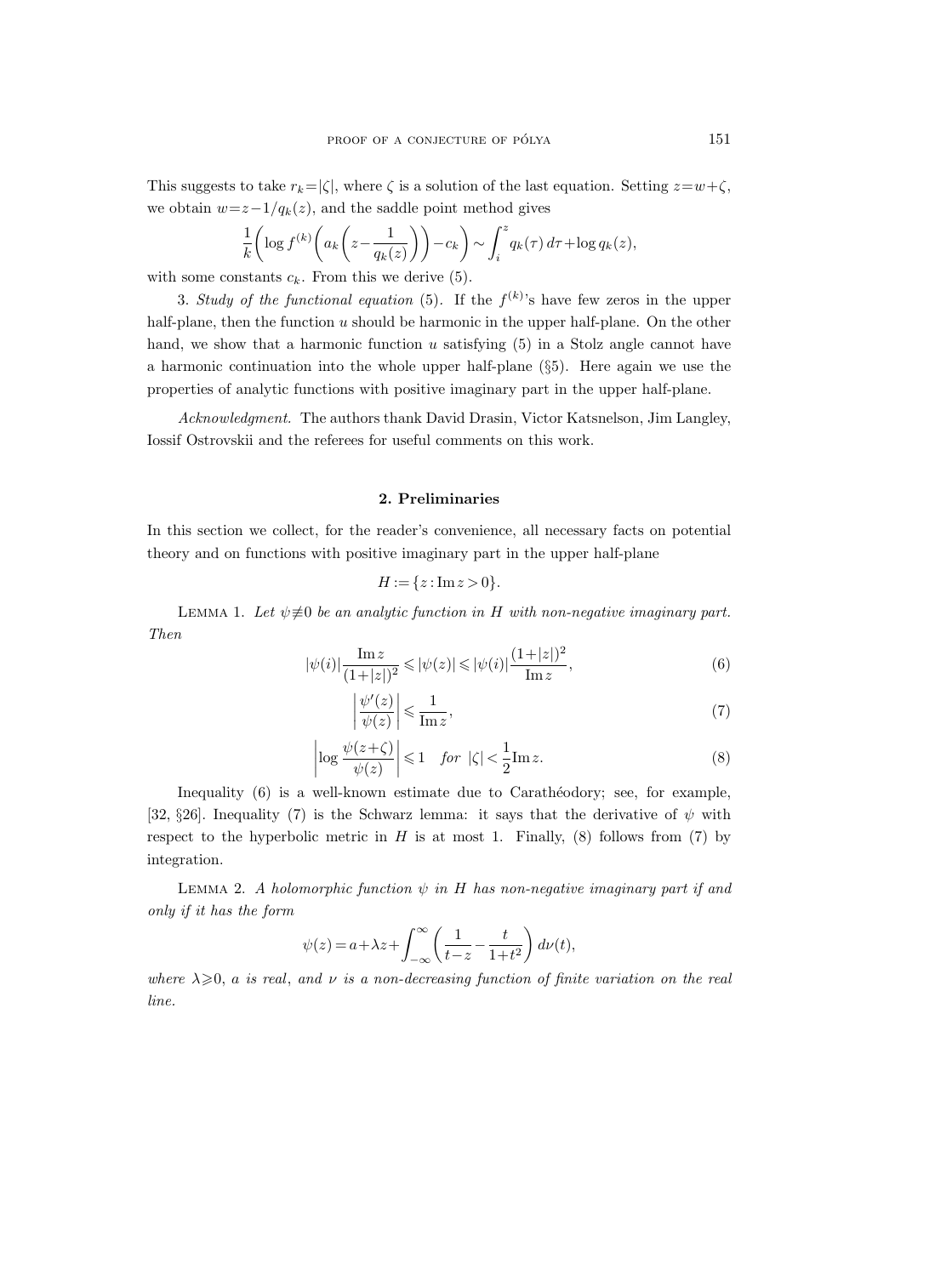In the case where  $\psi$  is a meromorphic function in the whole plane,  $\nu$  is piecewise constant with jumps at the poles of  $\psi$ . Then, the representation in Lemma 2 is similar to the familiar Mittag–Leffler representation. Lemma 2 can be found in [17], where it is derived from the similar Riesz–Herglotz representation of functions with positive imaginary part in the unit disc.

LEMMA 3. Let  $G$  be a holomorphic function in  $H$  with non-negative imaginary part. Then there exists  $\lambda \geqslant 0$  such that

$$
G(z) = \lambda z + G_1(z),
$$

where Im $G_1(z) \geq 0$ ,  $z \in H$ , and  $G_1(z) = o(z)$ , as  $z \rightarrow \infty$ , in every Stolz angle.

This is a theorem by Wolff; see, for example, [32, §26], where it is derived from the Schwarz lemma. Another proof can be easily obtained from Lemma 2. The number  $\lambda$  is called the angular derivative of G at infinity.

LEMMA 4. Let h be a function of class  $U_{2p}$ . Then the logarithmic derivative of h has a representation

$$
\frac{h'}{h} = P_0 \psi_0,\tag{9}
$$

where  $P_0$  is a real polynomial,  $\text{deg } P_0 = 2p$ , the leading coefficient of  $P_0$  is negative, and  $\psi_0 \neq 0$  is a function with non-negative imaginary part in H.

Equation (9) is the Levin–Ostrovskii representation already mentioned, which was used in many papers on the subject [3], [8], [12], [14], [22], [24], [30]. Levin and Ostrovskii [24] did not assume that h has finite order, and showed that  $(9)$  holds with some real entire function  $P_0$ . Hellerstein and Williamson [12, Lemma 2] showed that  $P_0$  is a polynomial if h has finite order, and they gave estimates of the degree of  $P_0$  in [12, Lemma 8]. As they noted, an upper bound for the degree of  $P_0$  follows from an old result of Laguerre [21, p. 172].

The factorization (9) is not unique, and the degree of  $P_0$  is not uniquely determined by h. As our version of this factorization is different from [12, Lemma 8], we include a proof.

*Proof.* We first consider the simple case where  $h=e^T$ .

If deg  $T=2p+2$ , then the leading coefficient of T is negative, by the definition of the class  $U_{2p}$ . As the degree of T' is odd, T' has a real root c. So we can put

$$
P_0(z) := \frac{T'(z)}{z - c}
$$
 and  $\psi_0(z) := z - c$ .

152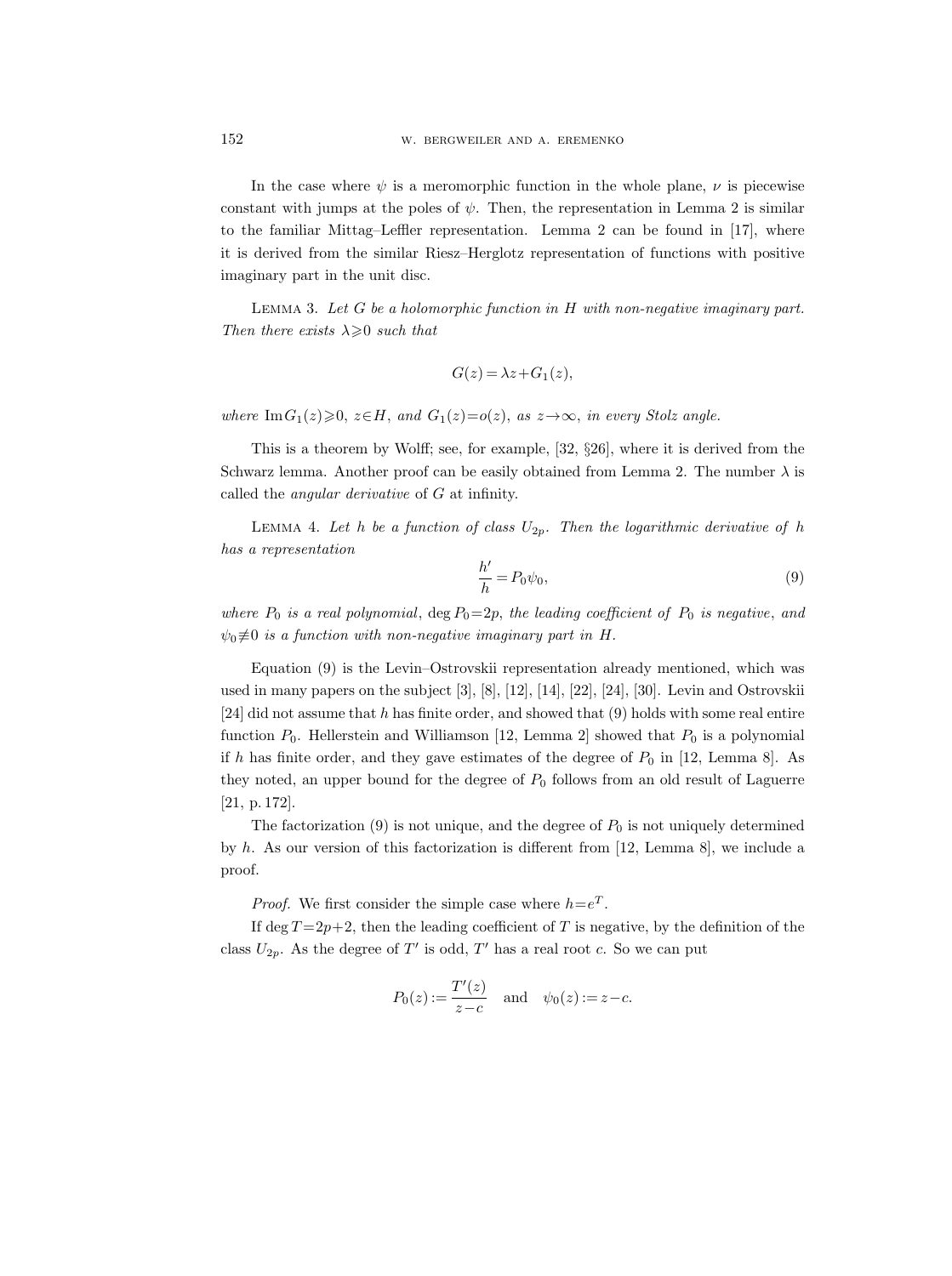If deg  $T=2p+1$ , then we set  $P_0:=\pm T'$  and  $\psi_0:=\pm 1$ , where the sign is chosen in such a way that the leading coefficient of  $P_0$  is negative.

Finally, if deg  $T=2p$ , then the condition  $h\in U_{2p}$  implies that the leading coefficient of T is positive, and we set  $P_0(z) := -zT'(z)$  and  $\psi_0(z) := -1/z$ .

From now on, we assume that h has at least one real zero  $a_0$ . If h has only finitely many negative zeros and  $h(x) \to 0$  as  $x \to -\infty$ , then we also consider  $-\infty$  as a zero of h. Similarly, we consider  $+\infty$  as a zero of h, if h has only finitely many positive zeros and  $h(x) \to 0$  as  $x \to +\infty$ . We arrange the zeros of h into an increasing sequence  ${a_i}$ , where each zero occurs once, disregarding multiplicity. The range of the subscript  $j$  will be  $M < j < N$ , where  $-\infty \le M < 0 \le N \le \infty$ , with  $a_{M+1} = -\infty$  and  $a_{N-1} = +\infty$  in the cases described above.

By Rolle's theorem, each open interval  $(a_j, a_{j+1})$  contains a zero  $b_j$  of h'. To make a definite choice, we take for  $b_j$  the largest or the smallest zero in this interval. Each  $b_j$ occurs in this sequence only once, and we disregard multiplicity. We define

$$
\psi(z) := \frac{1}{z - a_{N-1}} \prod_{M < j < N-1} \frac{1 - z/b_j}{1 - z/a_j},
$$

where the factor  $z-a_{N-1}$  is omitted if  $a_{N-1}$ =+∞ or  $N = \infty$ , and the factor  $1-z/a_{M+1}$ is omitted if  $a_{M+1} = -\infty$ . If for some  $j \in (M, N-1)$  we have  $a_j = 0$  or  $b_j = 0$ , then the jth factor has to be replaced by  $(z-b_j)/(z-a_j)$ . As in [23], [24], we see that the product converges and is real only on the real axis. We define  $P := h'/(h\psi)$ . Then standard estimates, using the lemma on the logarithmic derivative and Lemma 1, imply that P is a polynomial  $[12]$ ,  $[24]$ . In particular, P has only finitely many zeros. The zeros of P are precisely the zeros that  $h/h$  has in addition to the  $b_j$ 's. These additional zeros were called *extraordinary* zeros by Ålander  $[1]$ . An extraordinary zero may be real or not, it can be real but different from all of the  $b_j$ 's, or may be one of the  $b_j$ 's: if  $b_j$  is a zero of  $h'$  of multiplicity  $n \geq 2$ , then  $b_j$  is considered an extraordinary zero of multiplicity n−1. Since the number of zeros of h' in every interval  $(a_j, a_{j+1})$  is odd (counted with multiplicity), the number of extraordinary zeros of  $h'$  in this interval is even. As the non-real extraordinary zeros come in complex conjugate pairs, their number is also even. Overall,  $h'$  has an even number of extraordinary zeros, counted with multiplicity. Thus, the degree of  $P$  is even.

We choose  $\varepsilon = \pm 1$  so that  $P_0 := \varepsilon P$  has negative leading coefficient and define  $\psi_0 := \varepsilon \psi$ . Then equation (9) holds. Since the number of extraordinary zeros in each interval  $(a_j, a_{j+1})$  is even,  $P_0$  has an even number of zeros to the left of  $a_0$ , and, since  $P_0(x) \to -\infty$ as  $x \to -\infty$ , we conclude that  $P_0(a_0) < 0$ . Since  $h'/h$  has a simple pole with positive residue at  $a_0$ , and  $P_0(a_0)$ <0, we obtain that  $\psi_0$  has a pole with negative residue at  $a_0$ . Since  $\psi_0$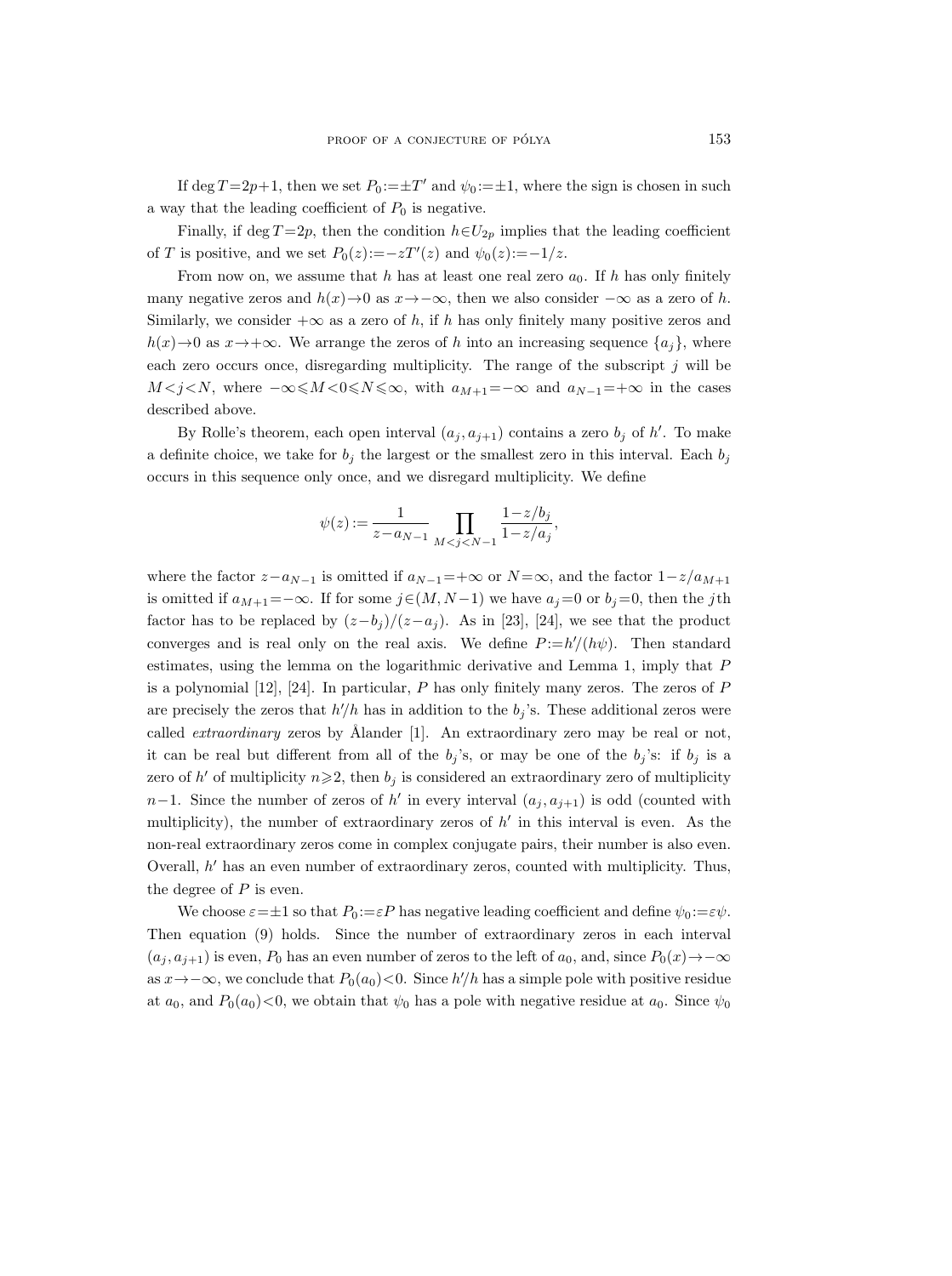is real only on the real axis, this implies that  $\psi_0(H) \subset H$ . We note that

$$
\psi_1:=-\frac{1}{\psi_0}
$$

also maps  $H$  into itself.

Next we show that deg  $P_0 \leq 2p$ . We recall that h has the form

$$
h(z) = e^{az^{2p+2}}w(z),
$$
\n(10)

where  $a \le 0$  and w is a real entire function of genus at most  $2p+1$ . Then

$$
\log M(r, w) = o(r^{2p+2}), \quad \text{as } r \to \infty,
$$

(see, for example, [23, I.4]). Schwarz's formula [23, I.6] shows that

$$
\left|\frac{w'(z)}{w(z)}\right| = o(z^{2p+1}), \text{ as } z \to \infty,
$$

in every Stolz angle. We thus have  $h'(z)/h(z) = bz^{2p+1}+o(z^{2p+1}),$  as  $z \to \infty$ , in every Stolz angle, with  $b:=(2p+2)a\leqslant0$ . Denote by  $\lambda_1$  the angular derivative of  $\psi_1$  (see Lemma 3). Then  $\psi_1(z)=\lambda_1 z+o(z)$ , as  $z\rightarrow\infty$ , in every Stolz angle. Altogether we find that

$$
P_0(z) = -\frac{h'(z)}{h(z)}\psi_1(z) = -b\lambda_1 z^{2p+2} + o(z^{2p+2}), \text{ as } z \to \infty,
$$

in every Stolz angle. If  $b < 0$  and  $\lambda_1 > 0$ , then  $P_0$  has the positive leading coefficient  $-b\lambda_1$ , a contradiction. Thus  $b=0$  or  $\lambda_1=0$ , so that  $|P_0(z)|=o(z^{2p+2})$ , and hence  $\deg P_0<2p+2$ . Since deg  $P_0$  is even we thus obtain that deg  $P_0 \leq 2p$ .

Now we show that deg  $P_0 \geq 2p$ . We have

$$
P_0(z) = cz^d + \dots, \quad \text{where } c < 0.
$$

Let  $\lambda_0 \geq 0$  be the angular derivative of  $\psi_0$ . Then in every Stolz angle

$$
\frac{h'(z)}{h(z)} = c\lambda_0 z^{d+1} + o(z^{d+1}), \text{ as } z \to \infty.
$$

Integrating this along straight lines, we conclude that

$$
\log h(z) = \frac{c\lambda_0}{d+2} z^{d+2} + o(z^{d+2}), \quad \text{as } z \to \infty.
$$

If  $c\lambda_0 < 0$ , we compare this with (10) and obtain that  $d=2p$ . If  $\lambda_0=0$ , we obtain that  $a=0$  in (10), so the genus g of h is at most  $2p+1$ .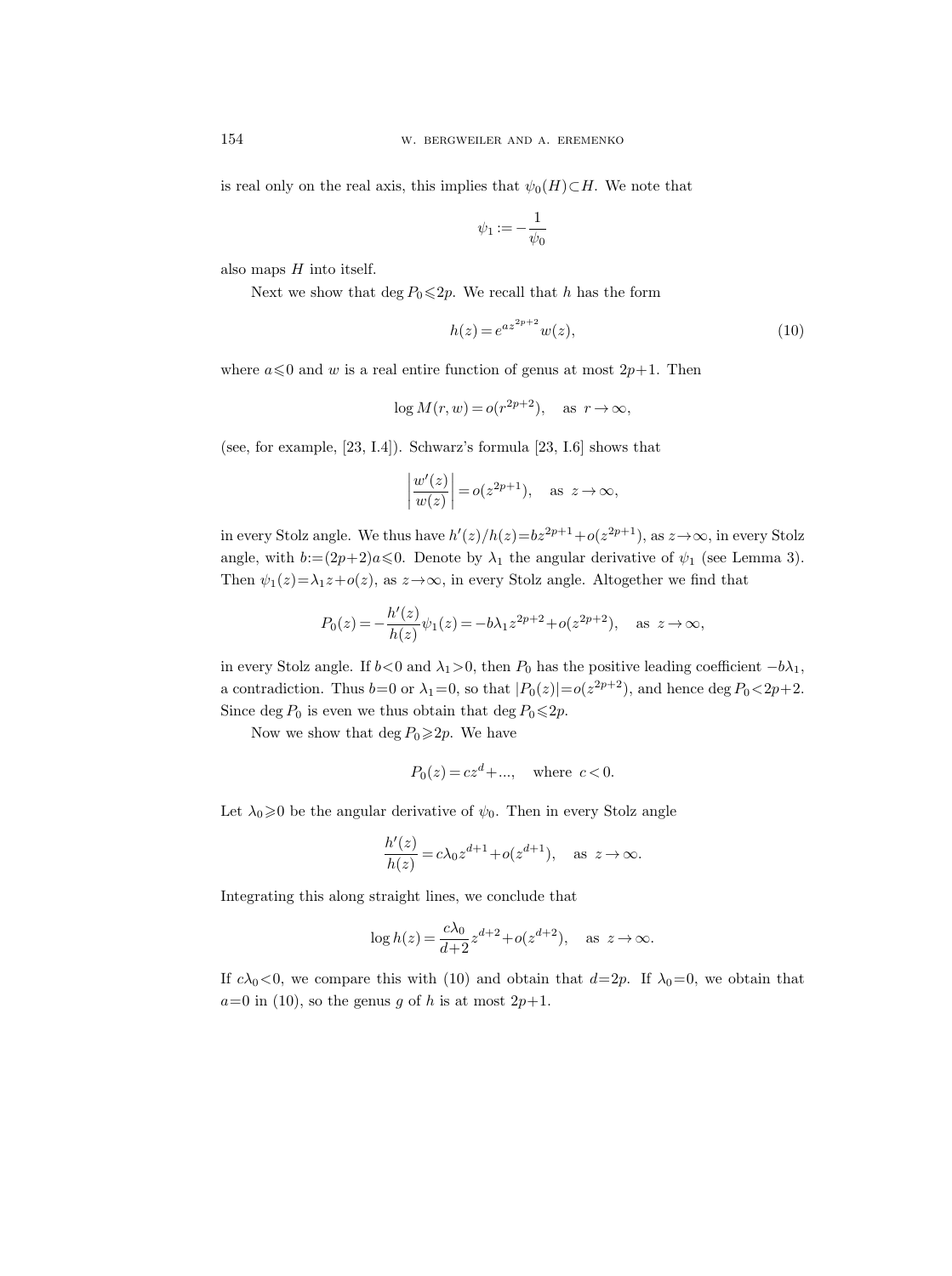Now we follow [12, Lemma 8]. The logarithmic derivative of  $h$  has the form

$$
\frac{h'(z)}{h(z)} = Q(z) + z^g \sum_{j} \frac{m_j}{a_j^g(z - a_j)},
$$
\n(11)

where  $g \le 2p+1$  is the genus of h,  $m_j$  is the multiplicity of the zero  $a_j$  and Q is a polynomial. On the other hand, (9) combined with Lemma 2 gives

$$
\frac{h'(z)}{h(z)} = P_0(z) \left( \lambda_0 z + c_0 + \sum_j A_j \left( \frac{1}{a_j - z} - \frac{a_j}{1 + a_j^2} \right) \right),\tag{12}
$$

where  $\lambda_0 \geq 0$ ,  $A_j \geq 0$  and  $c_0$  is real. We also have

$$
\sum_{j} \frac{A_j}{a_j^2} < \infty. \tag{13}
$$

Equating the residues at each pole in the expressions (11) and (12), we obtain

$$
P_0(a_j) = -\frac{m_j}{A_j} < 0. \tag{14}
$$

Now we choose  $C > 0$  such that  $0 < -P_0(a_j) \leq C|a_j|^d$ . Then, (13) and (14) imply

$$
\frac{1}{C}\sum_j \frac{m_j}{|a_j|^{d+2}} \leqslant \sum_j \frac{-m_j}{a_j^2 P_0(a_j)} = \sum_j \frac{A_j}{a_j^2} < \infty,
$$

which shows that  $d+2\geqslant g+1$ , that is  $d\geqslant g-1$ . If  $g=2p+1$ , we have  $d\geqslant 2p$ . If  $g=2p$ , then also  $d\geq 2p$  because d is even. It remains to notice that one cannot have  $g\leq 2p-1$ , because h is of genus g and belongs to  $U_{2p}$ . This completes the proof of Lemma 4.  $\Box$ 

LEMMA 5. Let  ${u_k}_{k=1}^{\infty}$  be a sequence of subharmonic functions in a region D, and suppose that the  $u_k$ 's are uniformly bounded from above on every compact subset of  $D$ . Then one can choose a subsequence of  $\{u_k\}_{k=1}^{\infty}$ , which either converges to  $-\infty$  uniformly on compact subsets of  $D$ , or converges in  $L^1_{loc}$  (with respect to the Lebesgue measure in the plane) to a subharmonic function u. In the latter case, the Riesz measures of the  $u_k$ 's converge weakly to the Riesz measure of u.

This result can be found in [16, Theorem 4.1.9]. We recall that the Riesz measure of a subharmonic function u is  $(2\pi)^{-1} \Delta u$  in the sense of distributions.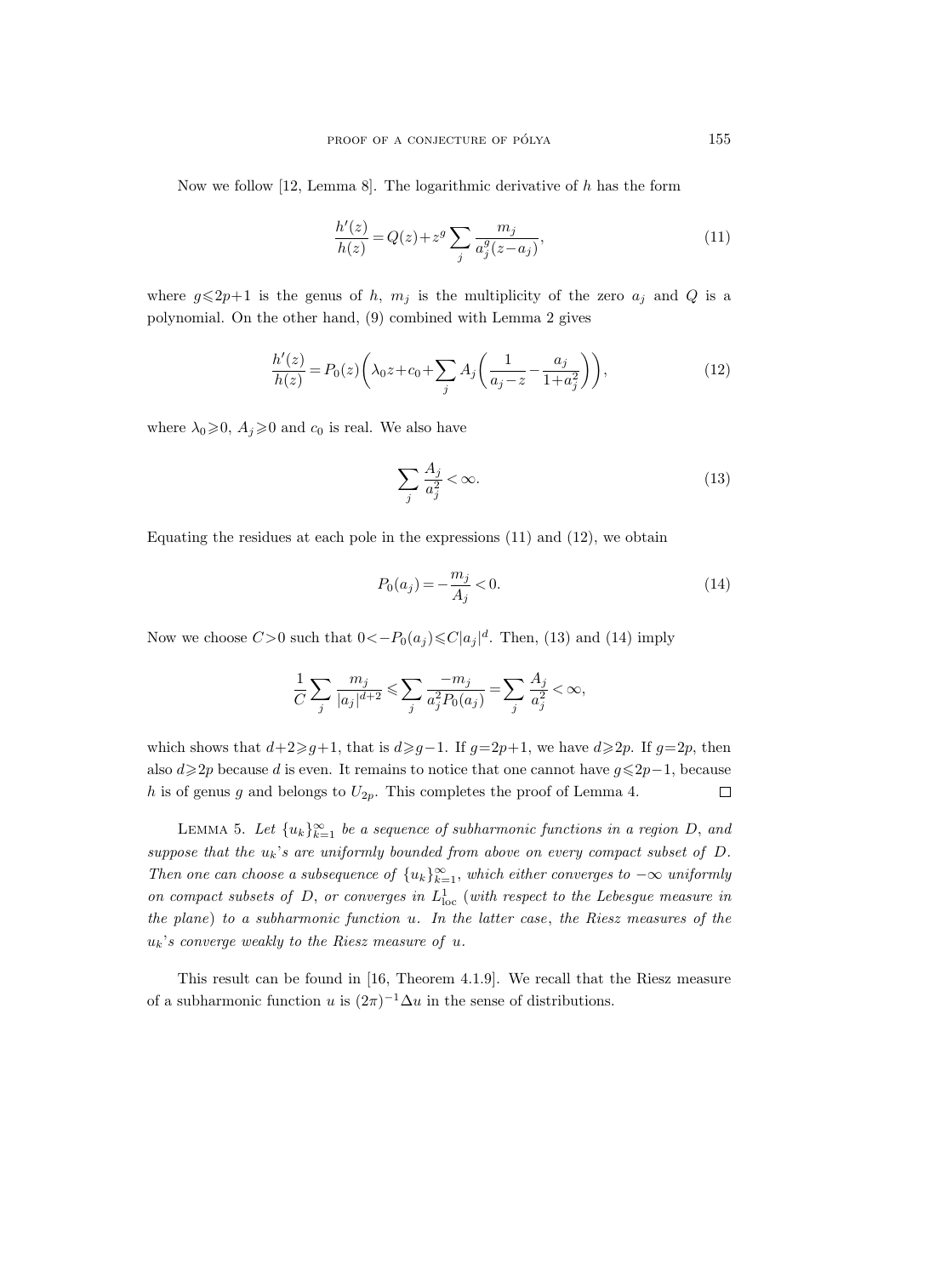w. bergweiler and a. eremenko

#### 3. Beginning of the proof: rescaling

We write  $f = Ph$ , where P is a real polynomial and h is a real entire function of finite order, with all zeros real, and  $h \notin \text{LP}$ . By Lemma 4, we have

$$
\frac{h'}{h} = P_0 \psi_0,
$$

where  $\psi_0$  is as in Lemma 4, and  $P_0$  is a polynomial of degree 2p whose leading coefficient is negative. Note that  $p\geqslant 1$  since  $h \notin LP$ . We have

$$
\frac{f'}{f} = P_0 \psi_0 + \frac{P'}{P}.\tag{15}
$$

Using (6), we obtain

$$
\frac{rf'(ir)}{f(ir)} \to \infty, \quad \text{as } r \to \infty, \ r > 0.
$$
 (16)

Fix  $\gamma$ ,  $\delta$  >0, and let  $\sigma$  be a sequence of positive integers along which the lower limit in (4) is attained; that is,

$$
\beta := \liminf_{k \to \infty} \frac{N_{\gamma,\delta}(f^{(k)})}{k} = \lim_{\substack{k \to \infty \\ k \in \sigma}} \frac{N_{\gamma,\delta}(f^{(k)})}{k}.
$$

In the course of the proof we will choose subsequences of  $\sigma$ , and will continue to denote them by the same letter  $\sigma$ .

By (16), for every large  $k \in \sigma$  there exist  $a_k > 0$ , with  $a_k \to \infty$ , such that

$$
\left|\frac{a_k f'(ia_k)}{f(ia_k)}\right| = k.
$$

An estimate of the logarithmic derivative using Schwarz's formula implies that

$$
\left|\frac{a_k f'(ia_k)}{f(ia_k)}\right| \leqslant |a_k|^{e+o(1)}, \quad \text{as } k \to \infty,
$$

where  $\rho$  is the order of f. We may thus assume that

$$
|a_k| \geqslant k^{1/\varrho - \delta/2} \tag{17}
$$

for  $k \in \sigma$ . We define

$$
q_k(z) := \frac{a_k f'(a_k z)}{k f(a_k z)}.\tag{18}
$$

Then  $|q_k(i)|=1$ . From (15) and (6) we deduce that the  $q_k$ 's are uniformly bounded on compact subsets of  $H$ , and thus the  $q_k$ 's form a normal family in  $H$ . Passing to a subsequence, we may assume that

$$
q_k \to q, \quad \text{as } k \to \infty, \ k \in \sigma,
$$
\n<sup>(19)</sup>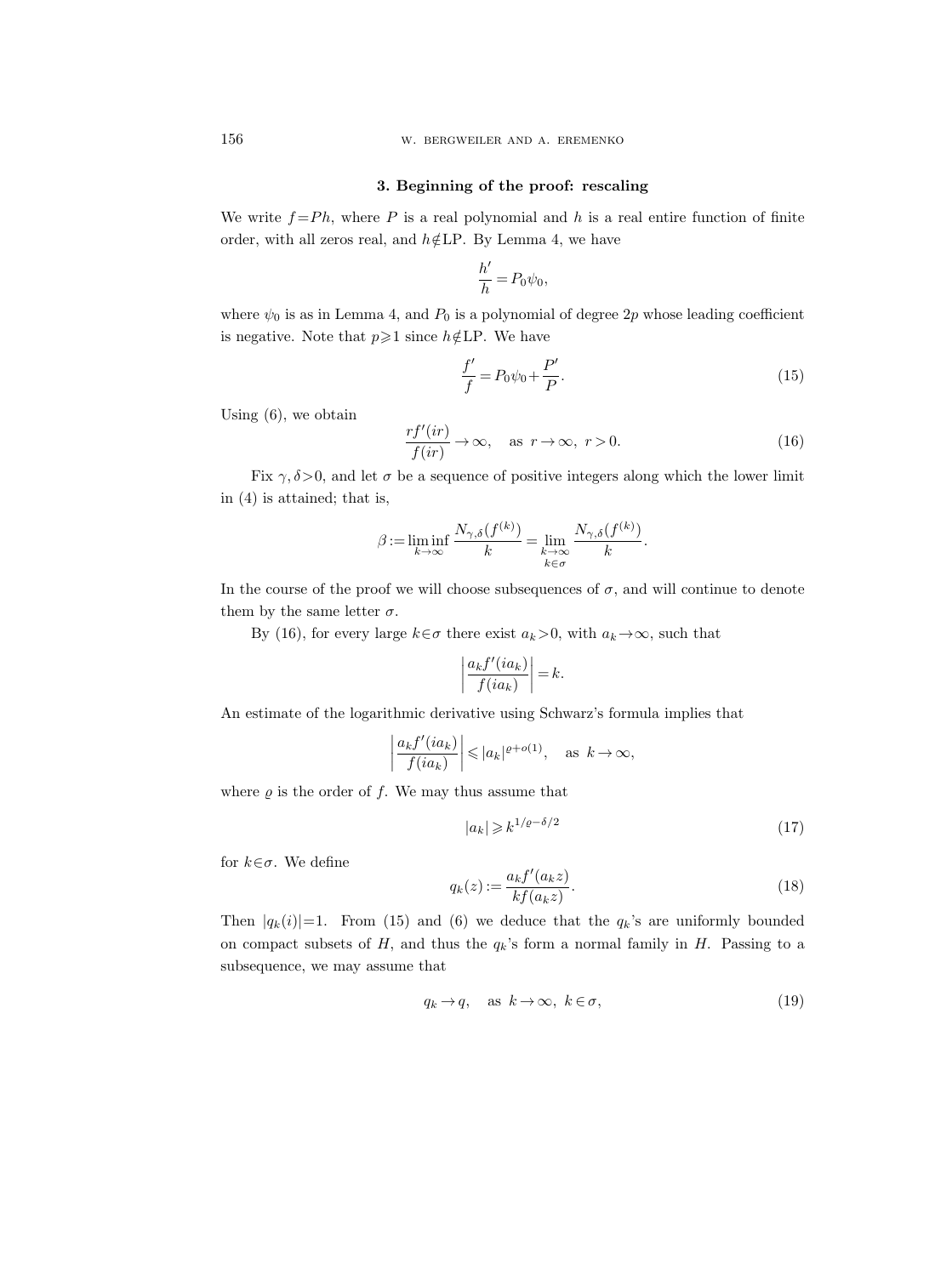uniformly on compact subsets in  $H$ . We choose a branch of the logarithm in a neighborhood of  $f(ia_k)$ , put  $b_k := \log f(ia_k)$ , and define

$$
Q(z) := \int_{i}^{z} q(\zeta) d\zeta
$$
 (20)

and

$$
Q_k(z) := \int_i^z q_k(\zeta) \, d\zeta.
$$

It follows from (19) that

$$
Q_k(z) = \frac{\log f(a_k z) - b_k}{k} \to Q(z), \quad \text{as } k \to \infty, \ k \in \sigma,
$$

uniformly on compact subsets of H, and that  $Q_k(i)=0$ . The chosen branches of log f are well defined on every compact subset of  $H$ , if  $k$  is large enough, because  $f$  has only finitely many zeros in the upper half-plane, and  $a_k \rightarrow \infty$ .

Let z be a point in H, and  $0 < t < \text{Im } z$ . Then the disc  $\{\zeta : |\zeta - a_k z| < t a_k\}$  is contained in  $H$  and does not contain any zeros of  $f$  if  $k$  is large enough. Thus, by Cauchy's formula,

$$
f^{(k)}(a_k z) = \frac{k!}{2\pi i} \int_{|\zeta| = a_k t} \frac{f(a_k z + \zeta)}{\zeta^k} \frac{d\zeta}{\zeta} = \frac{k!}{2\pi i} \int_{|\zeta| = a_k t} \frac{\exp(kQ_k (z + \zeta/a_k) + b_k)}{\zeta^k} \frac{d\zeta}{\zeta}.
$$
 (21)

So

$$
|f^{(k)}(a_k z)| \leqslant \frac{k!}{(a_k t)^k} \exp\Bigl(\text{Re}\, b_k + k \max_{|\zeta|=t} \text{Re}\, Q_k(z+\zeta)\Bigr),
$$

and with

$$
u_k(z) := \frac{\log |f^{(k)}(a_k z)| - \text{Re} \, b_k - \log k!}{k} + \log a_k \tag{22}
$$

we obtain

$$
u_k(z) \le \max_{|\zeta|=t} \text{Re}\, Q_k(z+\zeta) - \log t. \tag{23}
$$

Since  $Q_k \rightarrow Q$ , we deduce that the  $u_k$ 's are uniformly bounded from above on compact subsets of H. By Lemma 5, after choosing a subsequence, we obtain

$$
u_k \to u,\tag{24}
$$

where u is a subharmonic function in H or  $u \equiv -\infty$ . The convergence in (24) holds in H in the sense described in Lemma 5. We will later see that  $u\neq-\infty$ . We will then show that  $u$  cannot be harmonic in  $H$ . This will prove Theorem 1.

Moreover, we will see that there exist positive constants  $\gamma$  and  $\alpha$ , depending only on p, such that the total Riesz measure of u in the region  $\{z:\text{Im} z>\gamma|z|\}$  is at least  $\alpha/2$ .

On the other hand, it follows from the definition of  $u_k$  and  $N_{\gamma,\delta}(f^{(k)})$  that

$$
\frac{N_{\gamma,\delta}(f^{(k)})}{2k}
$$

is the total Riesz measure of  $u_k$  in the region  $\{z:\text{Im} z>\gamma|z|, |z|>k^{1/\varrho-\delta}/a_k\}$ . Note that  $k^{1/\varrho-\delta}/a_k \to 0$ , by (17). Passing to the limit as  $k \to \infty$ ,  $k \in \sigma$ , we obtain  $\beta \ge \alpha > 0$ , which will complete the proof of Theorem 2.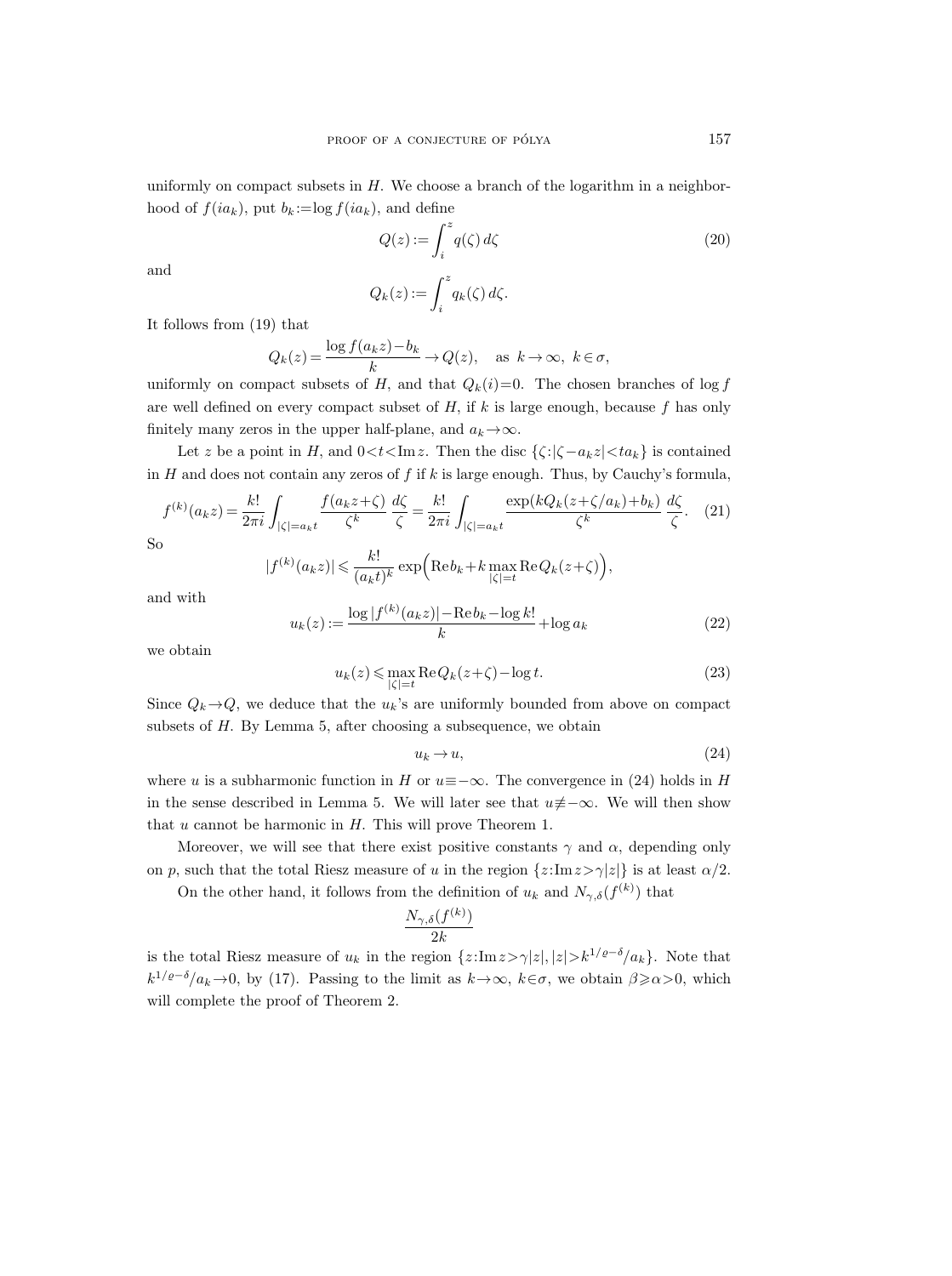w. bergweiler and a. eremenko

#### 4. Application of the saddle point method

It follows from (15) and the definitions of  $q_k$  in (18) and q in (19) that

$$
q(z) = -z^{2p}\psi(z),\tag{25}
$$

158 w. BER<br>
4. Application (15) and the definition of the set of the definition<br>
where  $\psi: H \rightarrow \overline{H} \setminus \{0\}$  is defined by

$$
\psi(z) := \lim_{k \to \infty} \frac{\psi_0(a_k z)}{|\psi_0(ia_k)|}.
$$

Here  $\psi_0$  is the real meromorphic function in C from (15). Note that

$$
|q(i)| = |\psi(i)| = 1.
$$
\n(26)

We now define

$$
F(z) := z - \frac{1}{q(z)}
$$

.

From (25) and (6), it follows that  $1/q(z) \rightarrow 0$ , as  $z \rightarrow \infty$ , in every Stolz angle. So

$$
F(z) \sim z, \quad \text{as } z \to \infty,
$$

in every Stolz angle. We fix  $\delta_0 \in (0, \pi/2)$ , for example  $\delta_0 = \pi/4$ . It follows that there exists  $R>0$  such that  $\text{Im } F(z) > 0$  in the region

$$
S_R := \{ z : |z| > R, \delta_0 < \arg z < \pi - \delta_0 \}. \tag{27}
$$

Moreover, if  $\delta_1 \in (0, \delta_0)$ , then

$$
F(z) \in S' := \{ w : \delta_1 < \arg w < \pi - \delta_1 \}, \quad \text{when } z \in S_R,
$$

provided that R is large enough, say  $R>R_0$ . We notice that  $R_0$  is independent of f; this follows from  $(6)$ ,  $(25)$  and  $(26)$ . We will enlarge  $R_0$  in the course of the proof, but it will always be a constant independent of f. We will obtain, for  $R > R_0$ , the identity

$$
u(F(z)) = \text{Re}\,Q(z) + \log|q(z)|, \quad z \in S_R. \tag{28}
$$

In order to do this, we use Cauchy's formula (21) with z replaced by  $F_k(z) := z - r_k(z)$ , and  $t=|r_k(z)|$ , where we have set  $r_k := 1/q_k$  to simplify our formulas.

We obtain

$$
f^{(k)}(a_k F_k(z)) = \frac{k!}{2\pi} \int_{-\pi}^{\pi} \frac{\exp(kQ_k(F_k(z) + r_k(z)e^{i\theta}) + b_k)}{(a_k r_k(z)e^{i\theta})^k} d\theta
$$
  

$$
= \frac{k! q_k^k(z)}{2\pi a_k^k} e^{b_k} \int_{-\pi}^{\pi} \exp(kQ_k(F_k(z) + r_k(z)e^{i\theta}) - ik\theta) d\theta.
$$
 (29)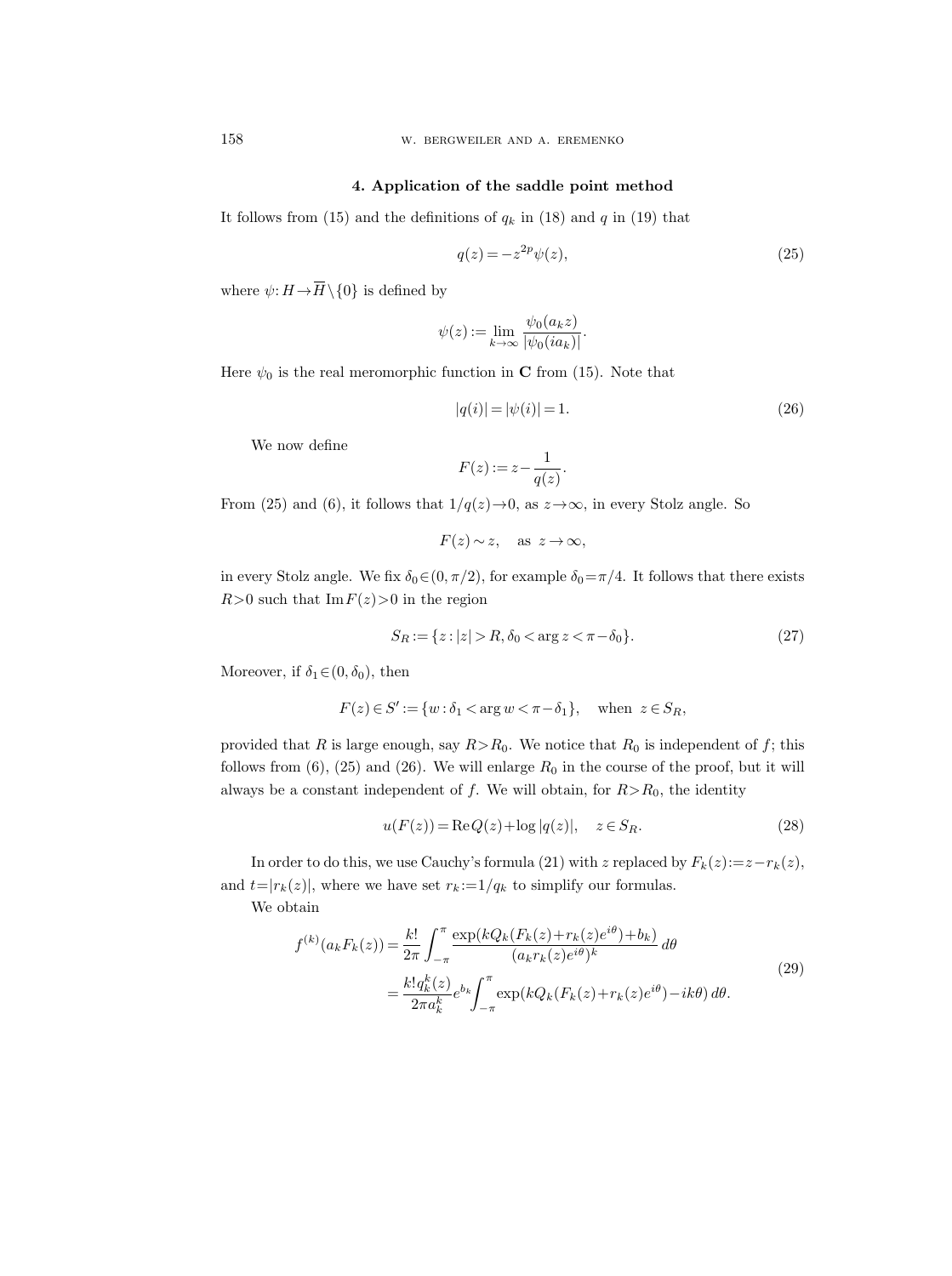To determine the asymptotic behavior of this integral as  $k \rightarrow \infty$ , we expand

$$
L_k(\theta) := Q_k(F_k(z) + r_k(z)e^{i\theta})
$$

into a Taylor series:

$$
L_k(\theta) = L_k(0) + L'_k(0)\theta + \frac{1}{2}L''_k(0)\theta^2 + \frac{1}{6}E_k(\theta)\theta^3,
$$

where

$$
|E_k(\theta)| \leqslant \max_{t \in [0,\theta]} |L_k'''(t)|.
$$

We notice that

$$
L_k(0) = Q_k(F_k(z) + r_k(z)) = Q_k(z),
$$

and

$$
L'_k(\theta) = iQ'_k(F_k(z) + r_k(z)e^{i\theta})r_k(z)e^{i\theta} = iq_k(F_k(z) + r_k(z)e^{i\theta})r_k(z)e^{i\theta},
$$

so that  $L'_k(0)=i$ . Moreover,

$$
L_k''(\theta) = -q_k'(F_k(z) + r_k(z)e^{i\theta})r_k^2(z)e^{2i\theta} - q_k(F_k(z) + r_k(z)e^{i\theta})r_k(z)e^{i\theta},
$$

so that

$$
L_k''(0) = -\frac{q_k'(z)}{q_k^2(z)} - 1.
$$
\n(30)

.

Finally, we have

$$
L_k'''(\theta) = -iq_k''(F_k(z) + r_k(z)e^{i\theta})r_k^3(z)e^{3i\theta}
$$

$$
-3iq_k'(F_k(z) + r_k(z)e^{i\theta})r_k^2(z)e^{2i\theta}
$$

$$
-iq_k(F_k(z) + r_k(z)e^{i\theta})r_k(z)e^{i\theta}.
$$

To estimate  $L_k''(0)$  and  $L_k'''(\theta)$  we notice that

$$
\frac{q'(\zeta)}{q(\zeta)} = \frac{2p}{\zeta} + \frac{\psi'(\zeta)}{\psi(\zeta)}.
$$

It follows from (7) that

$$
\left|\frac{q'(\zeta)}{q(\zeta)}\right| \leqslant \frac{2p+1}{\text{Im}\,\zeta}.
$$

From this, we deduce that

$$
\left| \frac{d}{d\zeta} \left( \frac{q'(\zeta)}{q(\zeta)} \right) \right| = \frac{1}{2\pi} \left| \int_{|z-\zeta| = \frac{1}{2} \mathrm{Im}\,\zeta} \frac{q'(z)}{q(z)(z-\zeta)^2} \, dz \right| \leq \frac{2}{\mathrm{Im}\,\zeta} \max_{|z-\zeta| = \frac{1}{2} \mathrm{Im}\,\zeta} \left| \frac{q'(z)}{q(z)} \right| \leq \frac{4(2p+1)}{(\mathrm{Im}\,\zeta)^2},
$$
that

 $\rm{so}$ 

$$
\left| \frac{q''(\zeta)}{q(\zeta)} \right| = \left| \frac{d}{d\zeta} \left( \frac{q'(\zeta)}{q(\zeta)} \right) + \left( \frac{q'(\zeta)}{q(\zeta)} \right)^2 \right| \leq \frac{(2p+5)(2p+1)}{(\text{Im}\,\zeta)^2}
$$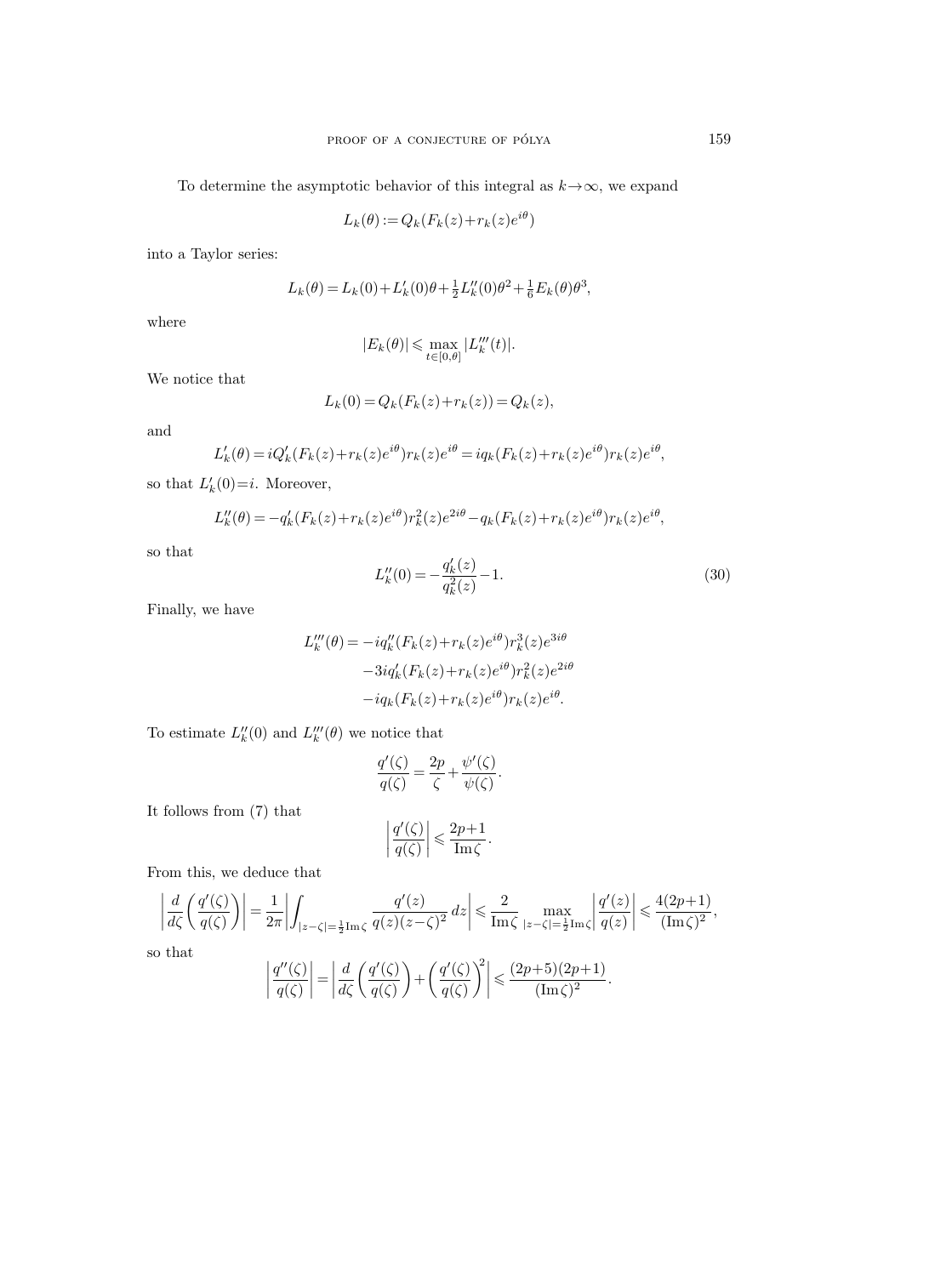Since  $q_k \rightarrow q$ , we deduce from the above estimates that

$$
\left| \frac{q'_k(\zeta)}{q_k(\zeta)} \right| \leq \frac{2p+2}{\text{Im}\,\zeta} \quad \text{and} \quad \left| \frac{q''_k(\zeta)}{q_k(\zeta)} \right| \leq \frac{(2p+5)^2}{(\text{Im}\,\zeta)^2} \tag{31}
$$

on any compact subset of H, provided k is sufficiently large,  $k \in \sigma$ .

Fix  $\eta$ >0. It follows from (30) and (31) that if  $z \in S_R$ , where  $R > R_0$  and k is large enough, then

$$
|L_k''(0)+1|<\eta.
$$

In particular,

$$
Re L_k''(0) \le -1 + \eta. \tag{32}
$$

Moreover, if  $z \in S_R$  with  $R > R_0$ , then

$$
\zeta := F_k(z) + r_k(z)e^{i\theta} \in S' \tag{33}
$$

and  $\zeta \rightarrow \infty$ , as  $z \rightarrow \infty$ . For large |z| we have

$$
|L_k'''(\theta)| \leqslant \left|\frac{q_k(\zeta)}{q_k(z)}\right| \left(\frac{|q_k''(\zeta)|}{|q_k(\zeta)||q_k(z)|^2} + 3\left|\frac{q_k'(\zeta)}{q_k(\zeta)q_k(z)}\right| + 1\right).
$$

By  $(8)$  and  $(25)$ , we have

$$
\frac{q_k(\zeta)}{q_k(z)} \to 1,
$$

where  $\zeta$  is defined in (33), uniformly with respect to  $z \in S_R$ , and  $\theta \in [-\pi, \pi]$ , as  $R \to \infty$ . Combining these estimates with (31), we find that  $|L_k'''(\theta)| \leq 1 + \eta$  and hence

$$
|E_k(\theta)| \leq 1 + \eta \tag{34}
$$

for  $z \in S_R$  and  $|\theta| \leq \pi$ , provided  $R > R_0$ . Altogether, we have the Taylor expansion

$$
L_k(\theta) = Q_k(z) + i\theta + \frac{1}{2}L_k''(0)\theta^2 + \frac{1}{6}E_k(\theta)\theta^3,
$$
\n(35)

with  $L''_k(0)$  and  $E_k(\theta)$  satisfying (32) and (34), respectively. We define  $C_k(z) := -\frac{1}{2}L''_k(0)$ , and notice that, in view of (30),

$$
C_k(z) \to C(z) := \frac{1}{2} \left( 1 + \frac{q'(z)}{q^2(z)} \right)
$$
, as  $k \to \infty$ ,  $k \in \sigma$ ,

uniformly on any compact subset in H.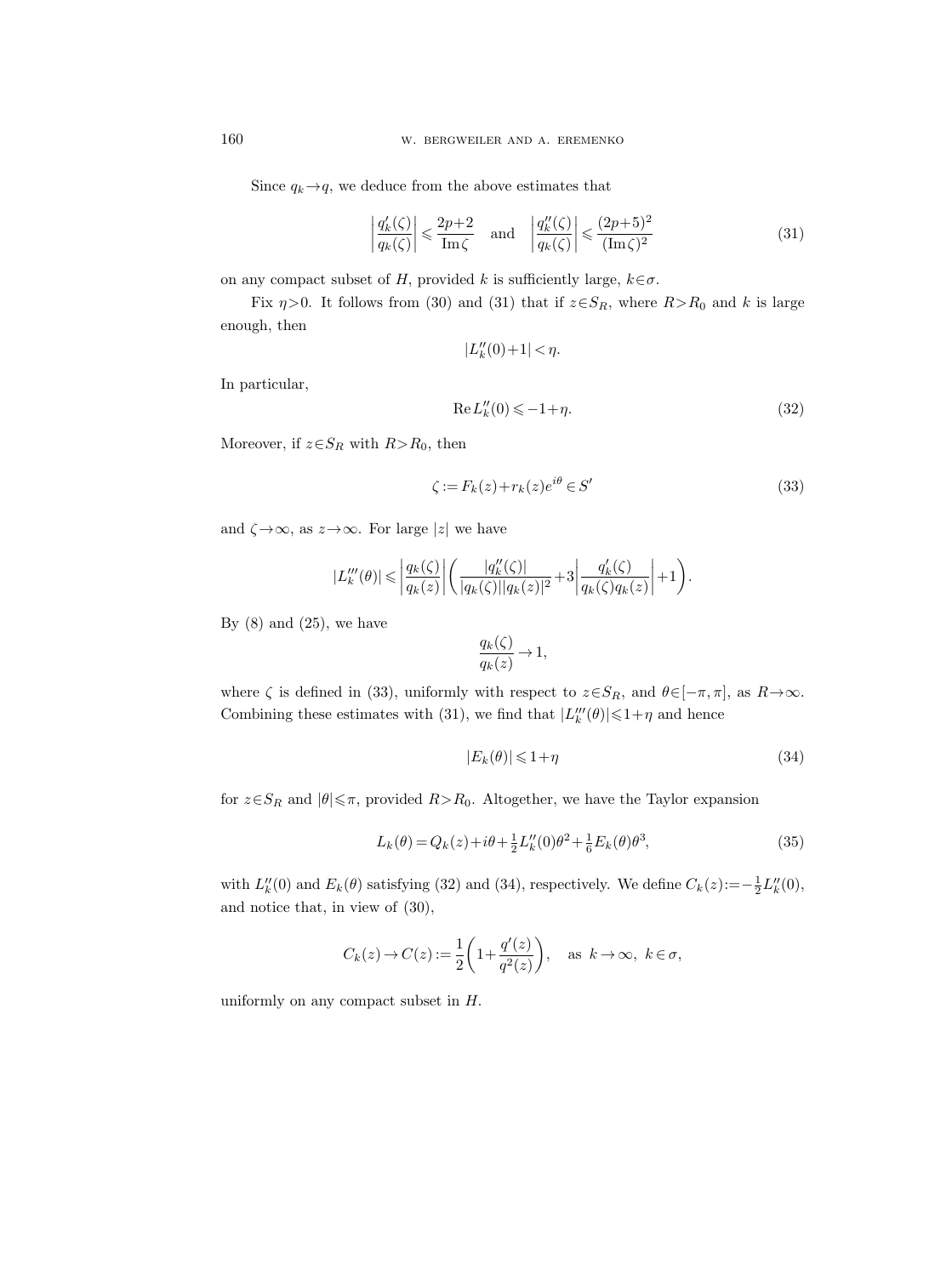We note that if

$$
|\theta|\leqslant \theta_0:=\frac{3(1-3\eta)}{1+\eta},
$$

then

$$
\operatorname{Re}\left(-C_{k}(z)\theta^{2}+\frac{1}{6}E_{k}(\theta)\theta^{3}\right) = \operatorname{Re}\left(\frac{1}{2}L_{k}''(0)\theta^{2}+\frac{1}{6}E_{k}(\theta)\theta^{3}\right) \\
\leq \theta^{2}\left(\frac{1}{2}(-1+\eta)+\frac{1}{6}(1+\eta)|\theta|\right) \\
= \theta^{2}\left(\frac{1}{2}(-1+\eta)+\frac{1}{2}(1-3\eta)\right) \\
\leq -\eta\theta^{2}.
$$
\n(36)

Using (35), we obtain

$$
\int_{-\theta_0}^{\theta_0} \exp(kQ_k(F_k(z) + r_k(z)e^{i\theta}) - ik\theta) d\theta
$$
  
=  $e^{kQ_k(z)} \int_{-\theta_0}^{\theta_0} \exp\left(k\left(-C_k(z)\theta^2 + \frac{1}{6}E_k(\theta)\theta^3\right)\right) d\theta$   
=  $\frac{e^{kQ_k(z)}}{\sqrt{k}} \int_{-\theta_0\sqrt{k}}^{\theta_0\sqrt{k}} \exp\left(-C_k(z)t^2 + \frac{1}{6}E_k\left(\frac{t}{\sqrt{k}}\right)\frac{t^3}{\sqrt{k}}\right) dt.$ 

Combining this with (36) and the theorem on dominated convergence, we obtain

$$
\int_{-\theta_0}^{\theta_0} \exp(kQ_k(F_k(z) + r_k(z)e^{i\theta}) - ik\theta) d\theta \sim \frac{e^{kQ_k(z)}}{\sqrt{k}} \sqrt{\frac{\pi}{C(z)}},
$$
\n(37)

as  $k{\,\rightarrow\,}\infty,$   $k{\in}\sigma,$  uniformly on compact subsets of  $S_R,$  for  $R{>}R_0.$ 

In order to estimate the rest of the integral (29), we will show that

$$
\operatorname{Re} Q_k(F_k(z) + r_k(z)e^{i\theta}) \leqslant \operatorname{Re} Q_k(z) - \frac{1 - \cos \theta_0}{2} \tag{38}
$$

for  $\theta_0{\leqslant}\theta{\leqslant}\pi.$  We have

$$
Q_k(z) - Q_k(F_k(z) + r_k(z)e^{i\theta}) = Q_k(F_k(z) + r_k(z)) - Q_k(F_k(z) + r_k(z)e^{i\theta})
$$
  
= 
$$
\int_{r_k(z)e^{i\theta}}^{r_k(z)} q_k(F_k(z) + \zeta) d\zeta
$$
  
= 
$$
\int_0^1 q_k(F_k(z) + r_k(z)e^{i\theta} + tr_k(z)(1 - e^{i\theta})) (1 - e^{i\theta}) r_k(z) dt
$$
  
= 
$$
(1 - e^{i\theta}) \int_0^1 \frac{q_k(\zeta_t)}{q_k(z)} dt,
$$

where

$$
\zeta_t := F_k(z) + r_k(z)e^{i\theta} + tr_k(z)(1 - e^{i\theta}).
$$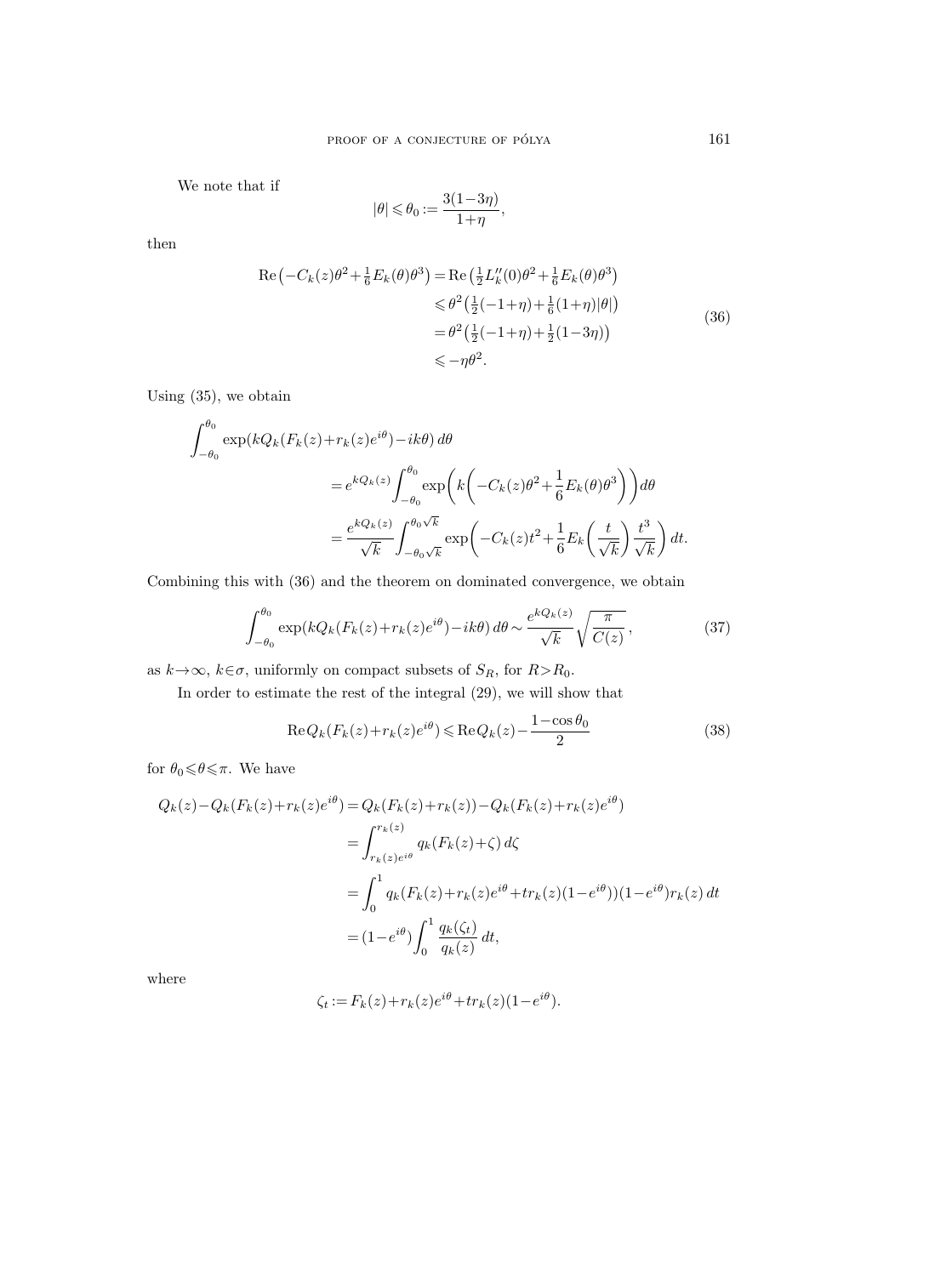Now  $\zeta_t/z \to 1$ , as  $z \to \infty$ ,  $z \in S_R$ , uniformly with respect to  $t \in [0, 1]$ . Using (8), we see that  $q_k(\zeta_t)/q_k(z){\rightarrow} 1$  for  $z{\in}S_R,$  as  $R{\rightarrow}\infty.$  In particular, we have

$$
\text{Re}\left((1-e^{i\theta})\frac{q_k(\zeta_t)}{q_k(z)}\right)\geqslant \frac{1-\cos\theta}{2}\geqslant \frac{1-\cos\theta_0}{2}
$$

for  $\theta_0 \le \theta \le \pi$ ,  $z \in S_R$  and  $R > R_0$ , and this yields (38).

It follows from (38) that

$$
\left| \int_{\theta_0 \leq |\theta| \leq \pi} \exp(kQ_k(F_k(z) + r_k(z)e^{i\theta}) - ik\theta) d\theta \right|
$$
  
\n
$$
\leq \int_{\theta_0 \leq |\theta| \leq \pi} \exp(\text{Re}(kQ_k(F_k(z) + r_k(z)e^{i\theta}))) d\theta
$$
  
\n
$$
\leq 2(\pi - \theta_0) \exp\left(k\left(\text{Re}Q_k(z) - \frac{1 - \cos \theta_0}{2}\right)\right)
$$
  
\n
$$
= o\left(\frac{e^{kQ_k(z)}}{\sqrt{k}} \sqrt{\frac{\pi}{C(z)}}\right).
$$

Combining this with (37), we see that

$$
\int_{|\theta| \leq \pi} \exp(kQ_k(F_k(z) + r_k(z)e^{i\theta}) - ik\theta) d\theta \sim \frac{e^{kQ_k(z)}}{\sqrt{k}} \sqrt{\frac{\pi}{C(z)}}, \text{ as } k \to \infty,
$$

uniformly on compact subsets in  $S_R$ , where  $R>R_0$ . Together with (29), this gives

$$
f^{(k)}(a_k F_k(z)) \sim \frac{k! q_k^k(z) e^{b_k} e^{kQ_k(z)}}{2a_k^k \sqrt{\pi k C(z)}}.
$$

Taking logarithms, dividing by k and passing to the limit as  $k \rightarrow \infty$  we obtain, using (22),

$$
u(F(z)) = \text{Re}\,Q(z) + \log|q(z)|, \quad z \in S_R,
$$

for  $R > R_0$ . This is the same as (28). One consequence of (28) is that  $u \neq -\infty$ .

## 5. Analytic continuation of  $u$  and conclusion of the proof

As pointed out at the end of §3, in order to prove Theorem 1 it suffices to show that the function  $u$  obtained is not harmonic.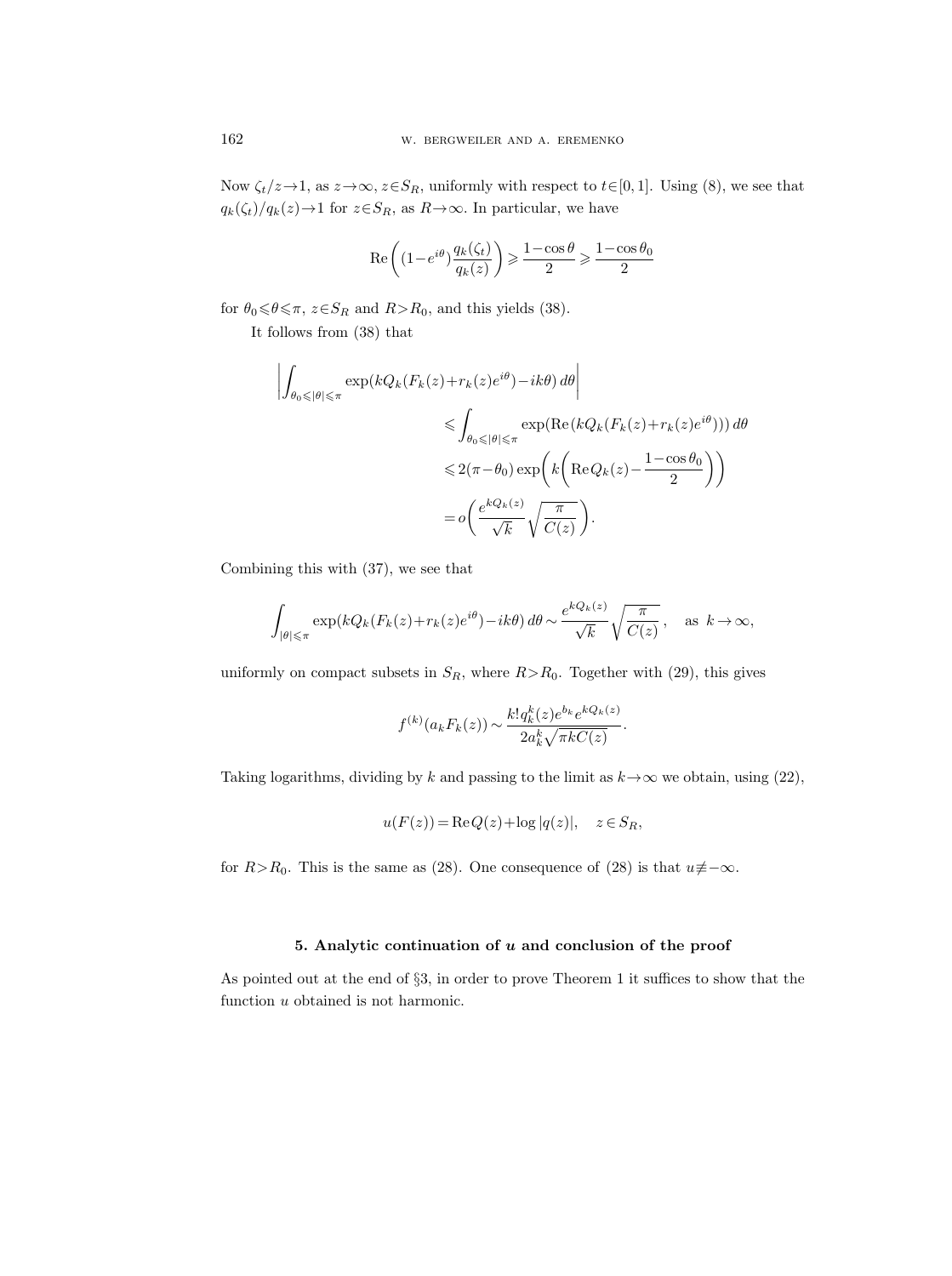Lemma 6. Let

$$
q(z) = -z^{2p}\psi(z),\tag{39}
$$

PROOF OF A CONJECTURE OF PÓLYA<br>LEMMA 6. Let<br> $q(z) = -z^{2p}\psi(z),$ <br>where  $p \geq 1$  and  $\psi$  is an analytic function mapping H to  $\overline{H}\setminus\{0\}$ . Define

$$
Q(z)\mathop{{:}{=}} \int_i^z q(\zeta)\,d\zeta
$$

and

$$
F(z) := z - \frac{1}{q(z)}.\tag{40}
$$

Let u be a subharmonic function in H satisfying  $(28)$ , in a region  $S_R$  defined in  $(27)$ . Then u is not harmonic in H.

*Proof.* Suppose that u is harmonic. Then there exists a holomorphic function h in  $H$ such that  $u=\text{Re }h$ , and

$$
h(F(z)) = Q(z) + \log q(z), \quad z \in S_R.
$$
\n
$$
(41)
$$

Differentiating (41) and using  $q=Q'$  and (40), we obtain

$$
h'(F(z)) = q(z) = \frac{1}{z - F(z)}.
$$

From (39), (40) and (6), it follows that there is a branch G of the inverse  $F^{-1}(w)$  which is defined in a Stolz angle  $S$  and satisfies

$$
G(w) \sim w, \quad \text{as } w \to \infty, \ w \in S. \tag{42}
$$

In particular,  $G(w) \in H$  for  $w \in S$  and  $|w|$  large enough. We have

$$
h'(w) = q(G(w)) = \frac{1}{G(w) - w}
$$
\n(43)

for  $w \in S$  and |w| large enough. Since h is holomorphic in H, we see that G has a meromorphic continuation to  $H$ . Using (39), the second equation in (43) can be rewritten as

$$
\psi(G(w)) = \frac{1}{G^{2p}(w)(w - G(w))}.
$$
\n(44)

We will derive from  $(44)$  that G maps H into itself. To show this, we establish first that G never takes a real value in H. In view of (42), there exists a point  $w_0 \in H$  such that  $G(w_0) \in H$ . If G takes a real value in H, then there exists a curve  $\phi: [0,1] \to H$ , beginning at  $w_0$  and ending at some point  $w_1 \in H$ , such that  $G(\phi(t)) \in H$  for  $0 \leq t < 1$ , but  $G(w_1)=G(\phi(1))\in\mathbf{R}$ . We may assume that  $G(w_1)\neq 0$ ; this can be achieved by a

163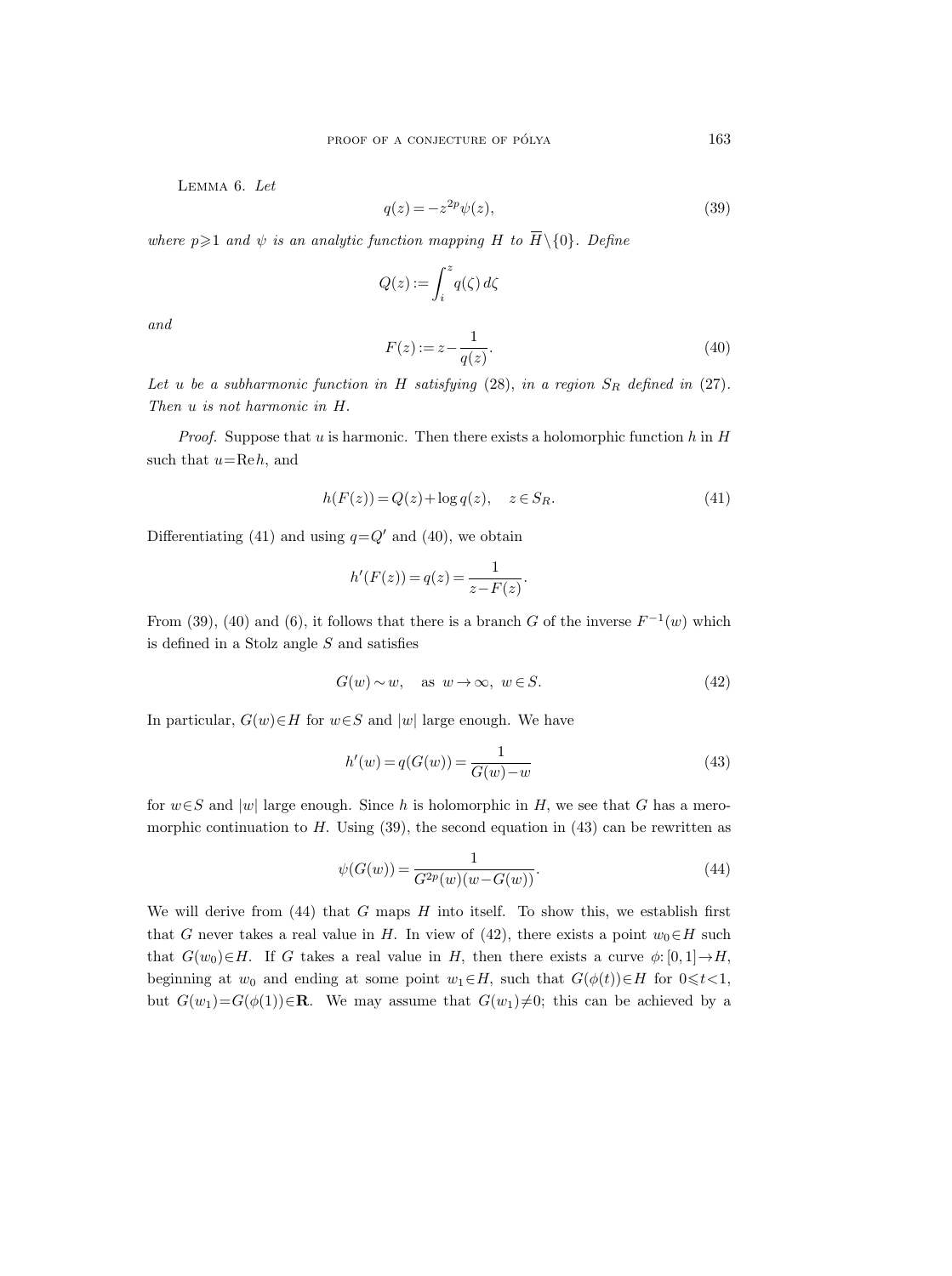small perturbation of the curve  $\phi$  and the point  $w_1$ . Using (44), we obtain an analytic continuation of  $\psi$  to the real point  $G(w_1)$  along the curve  $G(\phi)$ . We have

$$
\lim_{t\to 1}{\rm Im}\,\psi(G(\phi(t)))\geqslant 0,
$$

because the imaginary part of  $\psi$  is non-negative in H.

It follows that, as  $w \rightarrow w_1$ , the right-hand side of (44) has negative imaginary part, while the left-hand side has non-negative imaginary part, which is a contradiction. Thus we have proved that  $G$  never takes real values in  $H$ .

Since  $G(w_0) \in H$ , we see that G maps H into itself. Then Lemma 3 and (42) imply that Im  $(G(w)-w)$ >0 for  $w\in H$ . Combining this with the second equation of (43), we obtain  $\text{Im } q(G(w)) < 0$  for  $w \in H$ . Using (42), we find in particular that  $\text{Im } q(e^{i\pi/(2p)}y) < 0$ for large  $y>0$ . On the other hand, we have, by (39), that

Im 
$$
q(e^{i\pi/(2p)}y) = y^{2p} \text{Im } \psi(e^{i\pi/(2p)}y) \ge 0.
$$

This contradiction proves Lemma 6, and it also completes the proof of Theorem 1.  $\Box$ 

*Proof of Theorem 2.* It remains to show that there exist positive constants  $\gamma$  and  $\alpha$ , depending only on p, such that the total Riesz measure of u in the region  $\{z:\text{Im }z>\gamma|z|\}$ is bounded below by  $\alpha/2$ , with u and p as in §3 and §4.

First we note that

$$
u(z) \le \max_{|\zeta|=t} \text{Re}\,Q(z+\zeta) - \log t, \quad t = \frac{1}{2}\text{Im}\,z,\tag{45}
$$

for  $z \in H$ , by (23). Using (20), (25), (26) and (6), we see that for every compact subset K of H, the right-hand side of (45) is bounded from above by a constant that depends only on  $p$  and  $K$ .

Thus, for fixed  $p$ , the functions  $u$ ,  $Q$  and  $q$  under consideration belong to normal families. Arguing by contradiction, we assume that  $\alpha$  and  $\gamma$  as above do not exist. Then there exists a sequence  ${u_k}_{k=1}^{\infty}$  of subharmonic functions in H, satisfying equations of the form

$$
u_k(F_k) = \text{Re}\, Q_k + \log|q_k|
$$

similar to (28), such that the Riesz measure of  $u_k$  in  $\{z:\text{Im} z>|z|/k\}$  tends to 0, as  $k \to \infty$ . (The functions  $u_k$ ,  $F_k$ ,  $q_k$  and  $Q_k$  are not the functions introduced in §3 and §4.) It is important that all these equations hold in the same region  $S_R$ . Using normality, we can take convergent subsequences, and we obtain a limit equation of the same form, satisfied by a function  $u$  harmonic in  $H$ . But this contradicts Lemma 6, and thus the proof of  $\Box$ Theorem 2 is completed.

Remark. In [30] and in most subsequent work on the subject, the auxiliary function  $F_0(z)=z-f(z)/f'(z)$  plays an important role. Note that our function F of (40) is of a similar nature, except that  $f/f$  is replaced by q, which is obtained from  $f/f$  by rescaling.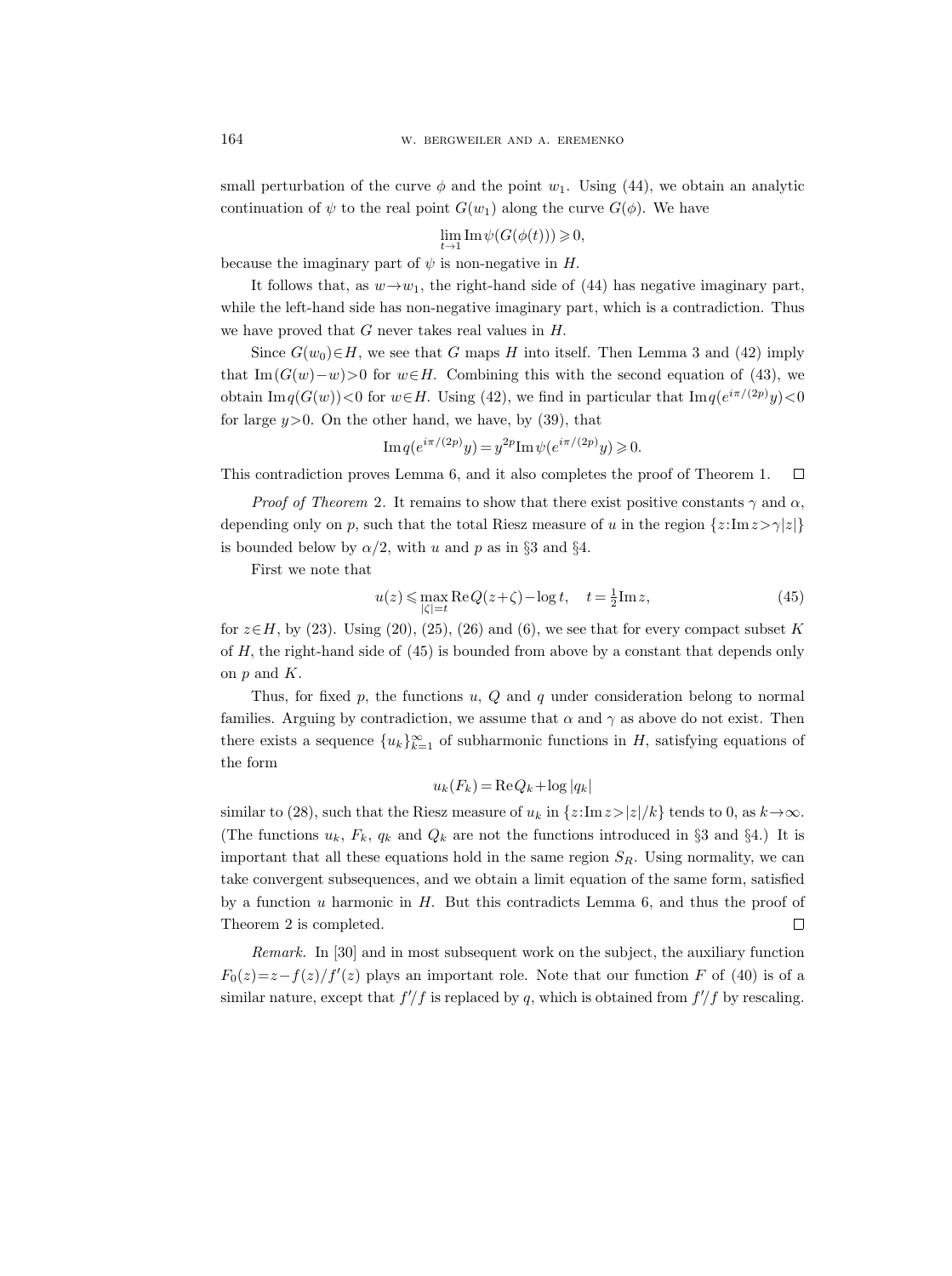#### References

- [1] ÅLANDER, M., Sur les zéros extraordinaires des dérivées des fonctions entières réelles. Ark. för Mat., Astron. och Fys., 11 (1916/17), 1-18.
- $[2]$  Sur les zéros complexes des dérivées des fonctions entières réelles. Ark. för Mat., Astron. och Fys., 16 (1922), 1–19.
- [3] Bergweiler, W., Eremenko, A. & Langley, J. K., Real entire functions of infinite order and a conjecture of Wiman. Geom. Funct. Anal., 13 (2003), 975–991.
- [4] BERRY, M. V., Universal oscillations of high derivatives. Proc. R. Soc. Lond. Ser. A Math. Phys. Eng. Sci., 461 (2005), 1735–1751.
- [5] BOREL, E., Leçons sur les Fonctions Entières. Gauthier-Villars, Paris, 1900.
- [6] Craven, T., Csordas, G. & Smith, W., Zeros of derivatives of entire functions. Proc. Amer. Math. Soc., 101 (1987), 323–326.
- $[7]$  The zeros of derivatives of entire functions and the Pólya–Wiman conjecture. Ann. of Math., 125 (1987), 405–431.
- [8] Edwards, S. & Hellerstein, S., Non-real zeros of derivatives of real entire functions and the Pólya–Wiman conjectures. Complex Var. Theory Appl., 47 (2002), 25–57.
- [9] Gallagher, P. X., Non-real zeros of real entire functions. Math. Z., 90 (1965), 124–125.
- [10] GETHNER, R. M., On the zeros of the derivatives of some entire functions of finite order. Proc. Edinburgh Math. Soc., 28 (1985), 381–407.
- [11] Hayman, W. K., A generalisation of Stirling's formula. J. Reine Angew. Math., 196 (1956), 67–95.
- [12] Hellerstein, S. & Williamson, J., Derivatives of entire functions and a question of Pólya. Trans. Amer. Math. Soc., 227 (1977), 227-249.
- [13] Derivatives of entire functions and a question of Pólya. II. Trans. Amer. Math. Soc., 234 (1977), 497–503.
- [14] Hellerstein, S. & Yang, C. C., Half-plane Tumura–Clunie theorems and the real zeros of successive derivatives. J. London Math. Soc., 4 (1971/72), 469–481.
- [15] HIRSCHMAN, I.I. & WIDDER, D.V., The Convolution Transform. Princeton University Press, Princeton, NJ, 1955.
- [16] HÖRMANDER, L., The Analysis of Linear Partial Differential Operators. I, second edition. Springer Study Edition. Springer, Berlin–Heidelberg, 1990.
- [17] Kac, I. S. & Krein, M. G., R-functions analytic functions mapping the upper halfplane into itself. Amer. Math. Soc. Transl., 103 (1974), 1–18.
- [18] Karlin, S., Total Positivity. Vol. I. Stanford University Press, Stanford, CA, 1968.
- [19] Ki, H. & Kim, Y. O., On the number of nonreal zeros of real entire functions and the Fourier–Pólya conjecture. Duke Math. J., 104 (2000), 45–73.
- [20] KIM, Y.O., A proof of the Pólya–Wiman conjecture. Proc. Amer. Math. Soc., 109 (1990), 1045–1052.
- [21] Laguerre, E., Oeuvres de Laguerre. Tome I, pp. 167–180. Gauthiers-Villars, Paris, 1898. Reprinted by Chelsea, Bronx, NY, 1972.
- [22] LANGLEY, J., Non-real zeros of higher derivatives of real entire functions of infinite order. J. Anal. Math., 97 (2005), 357–396.
- [23] Levin, B. J., Distribution of Zeros of Entire Functions, revised edition. Translations of Mathematical Monographs, 5. Amer. Math. Soc., Providence, RI, 1980.
- [24] Levin, B. J. & Ostrovskii, I. V., The dependence of the growth of an entire function on the distribution of zeros of its derivatives. Sibirsk. Mat. Zh., 1 (1960), 427–455 (Russian); English translation in Amer. Math. Soc. Transl., 32 (1963), 323–357.
- [25] McLeon, R. M., On the zeros of the derivatives of some entire functions. Trans. Amer. Math. Soc., 91 (1959), 354–367.